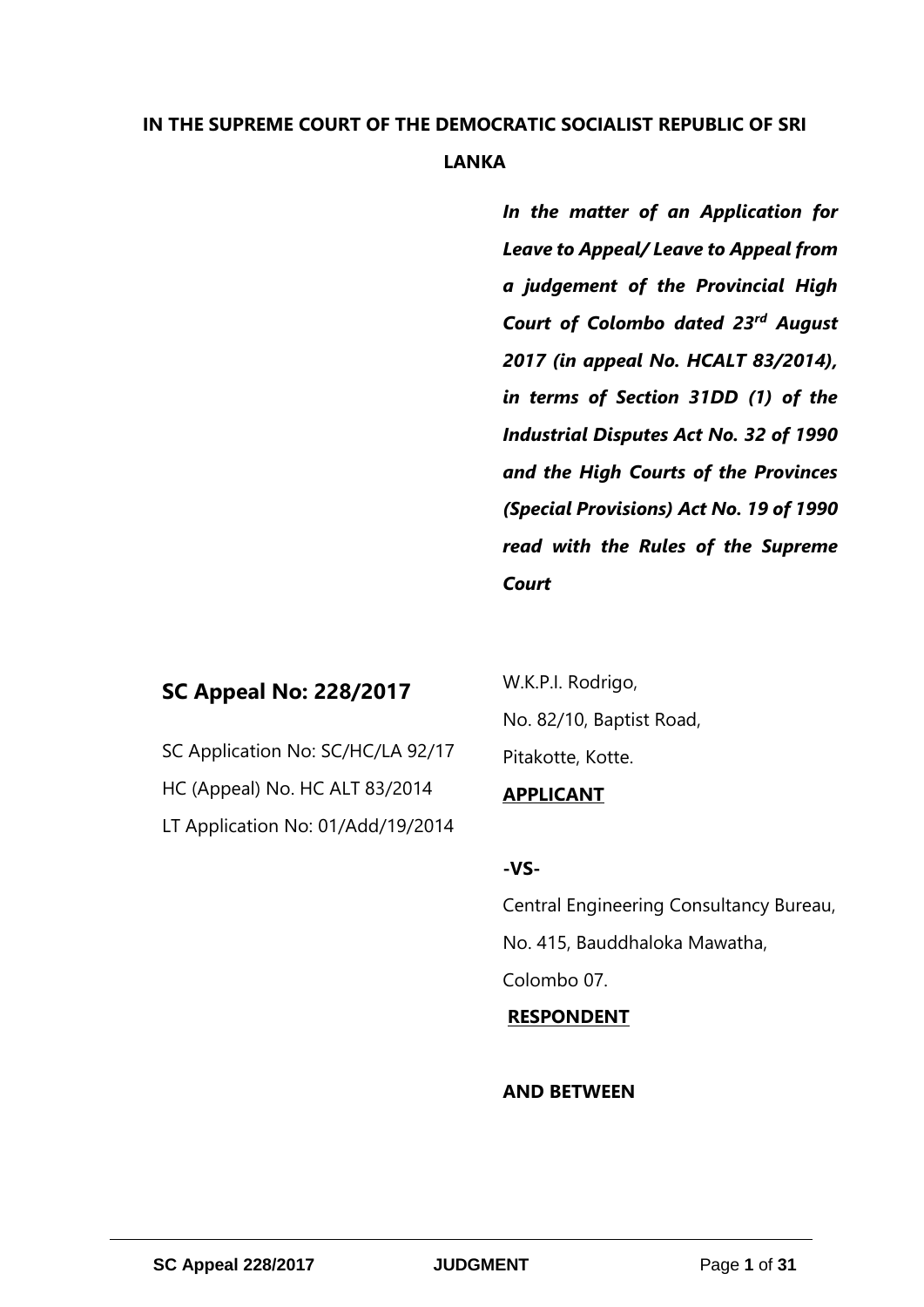W.K.P.I. Rodrigo, No. 82/10, Baptist Road, Pitakotte, Kotte.

### **APPLICANT-APPELLANT**

**-VS-**

Central Engineering Consultancy Bureau, No. 415, Bauddhaloka Mawatha, Colombo 07

 **RESPONDENT-RESPONDENT** 

### **AND NOW BETWEEN**

W.K.P.I. Rodrigo, No. 82/10, Baptist Road, Pitakotte, Kotte.

### **APPLICANT-APPELLANT-APPELLANT**

**-VS-**

Central Engineering Consultancy Bureau, No. 415, Bauddhaloka Mawatha, Colombo 07 **RESPONDENT- RESPONDENT-RESPONDENT**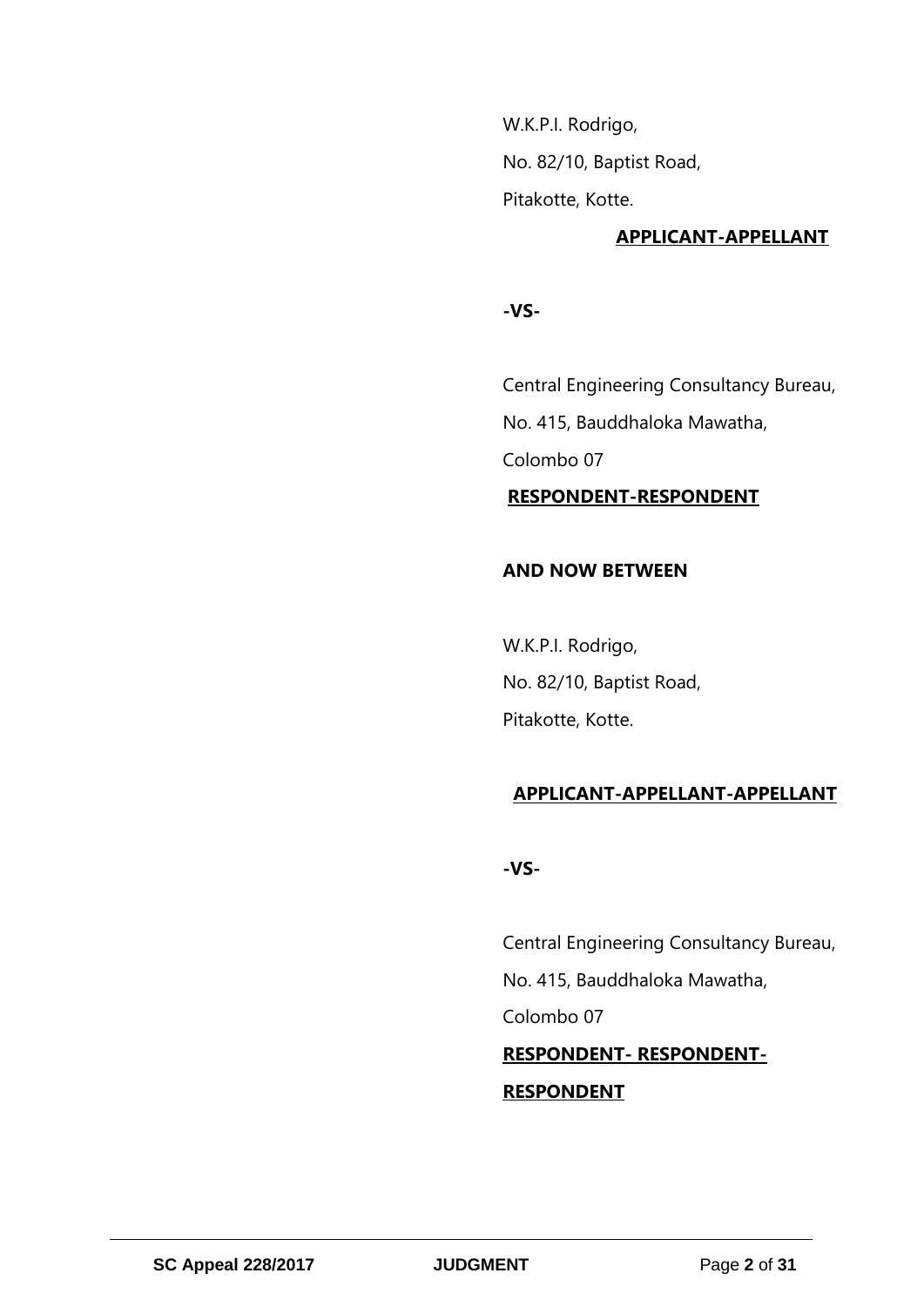# **BEFORE : JAYANTHA JAYASURIYA, PC, CJ. MURDU N.B. FERNANDO, PC, J. S. THURAIRAJA, PC, J.**

**COUNSEL :** Applicant – Appellant – Appellant appears in person. Indunil Bandara instructed by S.H.H.C.U. Senanayake and R. Rizwan for the Respondent- Respondent - Respondent

**ARGUED ON :** 24<sup>th</sup> June 2020.

**WRITTEN SUBMISSIONS :** Applicant-Appellant-Appellant on the 3<sup>rd</sup> of January 2018, 25th June 2020.

> Respondent-Respondent-Respondent on 14th of February 2018

**DECIDED ON :** 02<sup>nd</sup> October 2020.

# **S. THURAIRAJA, PC, J.**

I find it pertinent to establish the facts of the case prior to addressing the issues before us. The employee W.K.P.I Rodrigo i.e. Applicant – Appellant – Appellant, (hereinafter referred to as Employee – Appellant) was recruited by Central Engineering Consultancy Bureau i.e. Respondent – Respondent – Respondent (hereinafter referred to as Employer – Respondent) as a Civil Engineer Grade D1, in January 1986. The Employee – Appellant was suspended on a disciplinary issue on the  $26<sup>th</sup>$  of August 2011, was found guilty upon the conclusion of the disciplinary inquiry and was terminated from employment on the 14<sup>th</sup> of October 2013.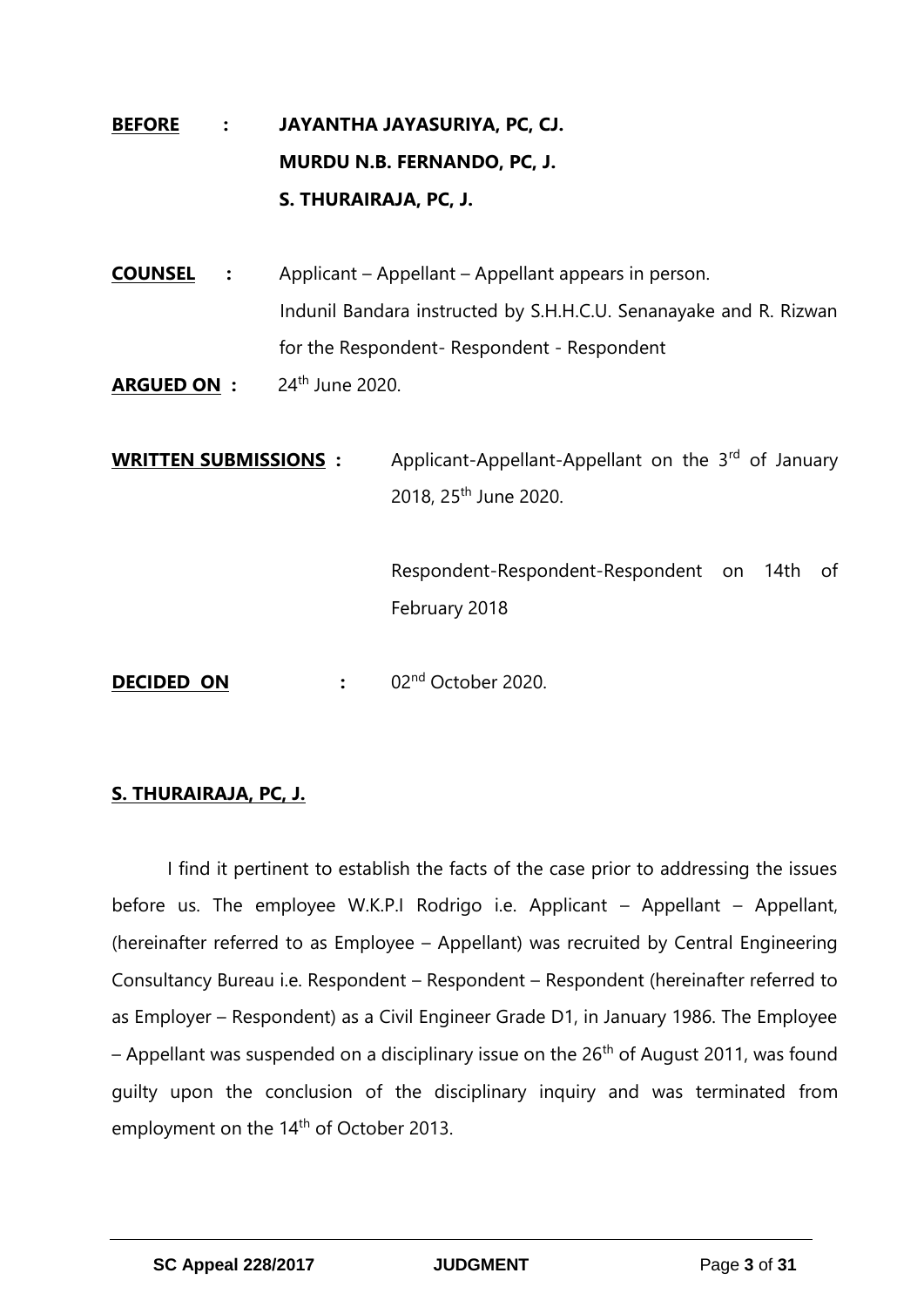Being aggrieved with the termination of employment, the Employee – Appellant filed a fundamental rights application in the Supreme Court bearing No. SC FR 395/2013 against the Employer – Respondent by petition dated 18.11.2013 alleging that the termination of his services was a breach of his fundamental rights enshrined in Article 12(1), 12(2) and 14(1) (g) of the Constitution. Subsequently the Employee – Appellant filed an application against the Employer – Respondent in the Labour Tribunal of Colombo on the 17.03.2014 (Application No. 01/Add/19/2014) challenging the termination of his services.

The Employer – Respondent filed its answer and raised the preliminary objection under Section 31 B (5) of the Industrial Disputes Act No.43 of 1950 (as amended), that the Employee – Appellant could not maintain an application before the Labour Tribunal due to the fact that he had first filed a fundamental rights application before the Supreme Court.

After the preliminary objection was raised, the learned President of the Labour Tribunal asked both parties to file written submissions. Thereafter the preliminary objection was upheld and the Employee – Appellant's application was dismissed.

Being dissatisfied with the order dated 03.09.2014 of the Labour Tribunal, the Employee – Appellant appealed to the High Court of the Western Province Holden in Colombo (Appeal No. HCALT 83/2014 dated 01.10.2014). The learned Judge of the High Court upheld the order of the Labour Tribunal and dismissed the appeal of the Employee – Appellant.

Being aggrieved with the said Order of the High Court, the Employee – Appellant preferred an application for leave to appeal to the Supreme Court and leave to appeal was granted on the questions of law set out in paragraph 13 (a) to (f) of the petition.

Previously, this matter was heard before a bench comprising of Hon. Chief Justice Jayantha Jayasuriya, PC, late Hon. Justice Prasanna Jayawardane, PC and myself on 17/07/2019. The Counsel for the Employee – Appellant, Geoffrey Alagratnam PC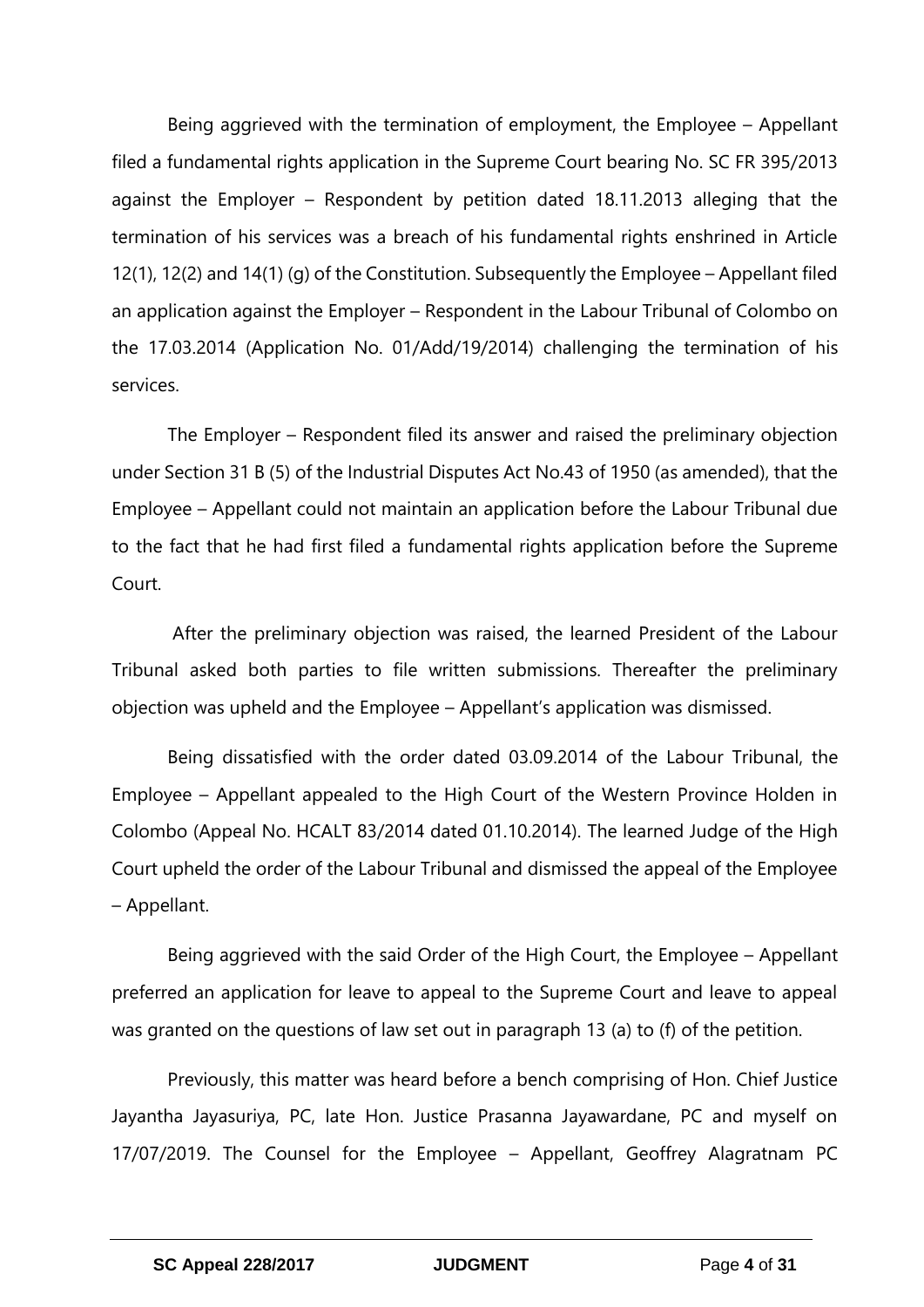submitted to Court detailed and comprehensive written submissions and made extensive oral submissions on behalf of the Employee – Appellant. When this case was recalled for argument the Employee – Appellant appeared in person and relied on the written submissions made on behalf of him on 03/08/2018. As this matter was previously heard, I have had the benefit of engaging in extensive discussions with my late brother regarding various issues in this matter and wish to acknowledge his invaluable contribution which was of immense help for me to capture all salient features and develop this judgment.

The learned Presidents Counsel for the Employee – Appellant submitted that the petitioner's appeal would be confined to three questions of law. They are as follows;

- *(a) Did the learned High Court Judge err in law in not appreciating the scope and purpose and/ or wording of* 
	- *A – Section 31 B (3) and/or*
	- *B – Section 31 B (5) of the Industrial Disputes Act?*
- *(b) Did the learned High Court Judge err in holding that two cases cannot be filed on the same incident?*
- *(c) Did the learned High Court Judge err in law in upholding the Order of the Labour Tribunal on the grounds stated and in deciding to dismiss the Application and petition filed by the Petitioner?*

The issue of law to be decided in this appeal is whether the provisions of section **31B (5)** of the Industrial Disputes Act No. 43 of 1950, as amended, debar the Employee – Appellant from maintaining his application to the Labour Tribunal against the termination of his services by the Employer - Respondent, for the reason that the Employee – Appellant had previously filed a fundamental rights application No. SC FR 395/2013 in this Court claiming that the said termination of his services by the Employer - Respondent violated his fundamental rights guaranteed by Articles **12 (1)**, **12 (2)** and **14 (1) (g)** of the Constitution.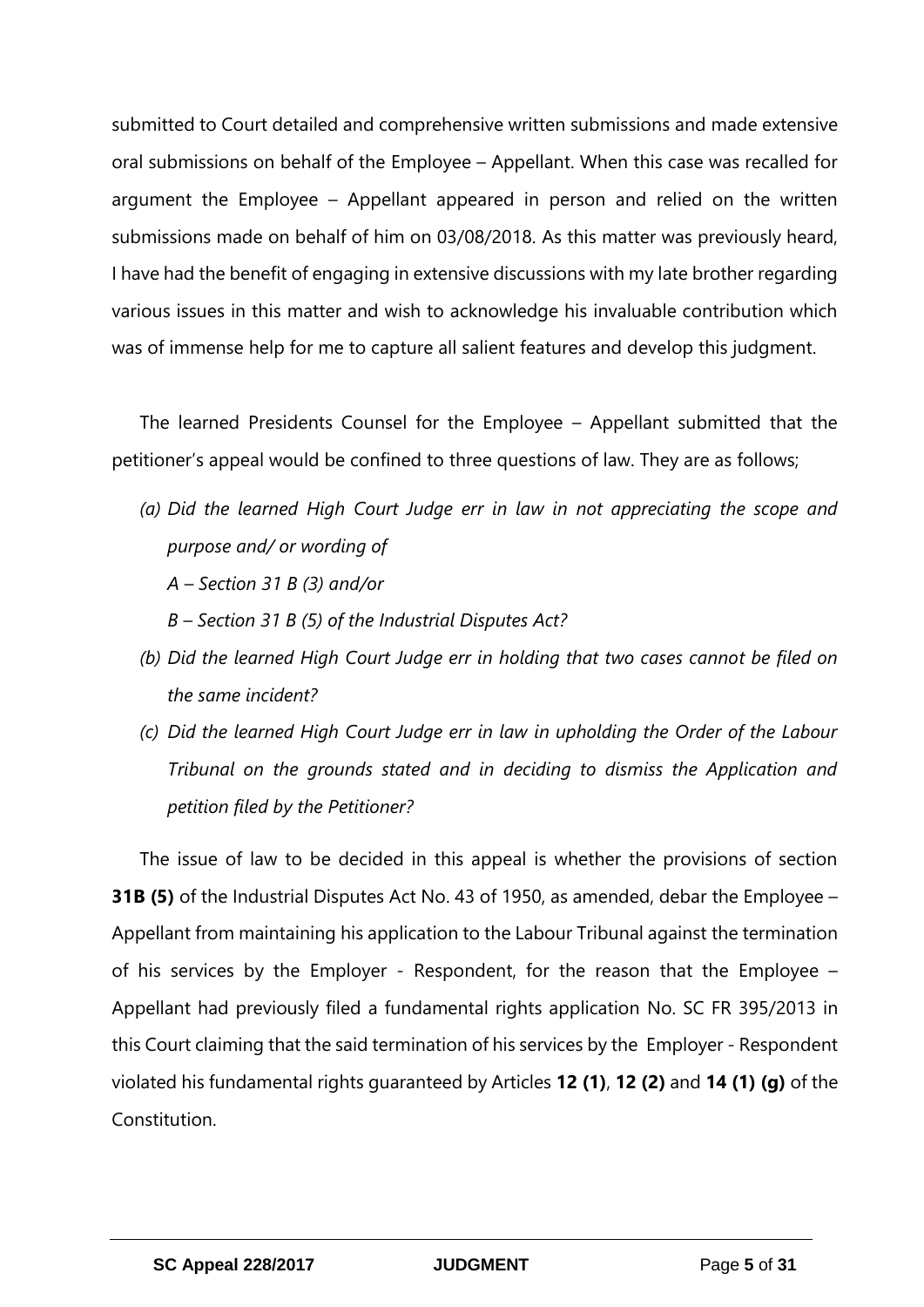The Counsel for the Employer - Respondent, relying on Section **31B (5)**, submitted that the Employee – Appellant is precluded from filing an application before the Labour Tribunal on the ground that he had first filed a Fundamental Rights Application bearing No. SC FR 395/2013. He submitted that although an employee can challenge termination of his services in several forums including the Labour Tribunal, District Court and Supreme Court, he cannot seek legal remedies from multiple forums in respect of the same issue / dispute (i.e. the termination of services).

Section 31 B (5) of the Industrial Disputes Act is reproduced below for easy reference.

# **Section 31 B (5)**

"*Where an application under subsection (1) is entertained by a labour tribunal and proceedings thereon are taken and concluded, the workman to whom the application relates shall not be entitled to any other legal remedy in respect of the matter to which that application relates, and where he has first resorted to any other legal remedy, he shall not thereafter be entitled to the remedy under subsection (1)"*

The determination of this question requires us to ascertain the intention and purpose of the Legislature when it enacted section **31B (5)** and, in that light, to identify the proper scope of section **31B (5)**. Doing so will require an examination of the background to the introduction of Part IVA of the Act which contains the provisions relating to Labour Tribunals, including section **31B (5)**. Part IVA was introduced by the Industrial Disputes (Amendment) Act No. 62 of 1957. Part IVA initially had four sections - *ie:* sections **31A**, **31B**, **31C** and **31D**. These sections have been subjected to a few amendments since 1957. Further, new sections **31DD**, **31DDD** [later repealed] and **31DDDD** were added to Part IVA, by other Amendments to the Industrial Disputes Act.

As indicated in its long title, the Industrial Disputes Act was enacted in 1950 with the aim of preventing, investigating and settling industrial disputes and for matters connected therewith or incidental thereto. It has been long recognised that the overall purpose of the Act is to maintain and promote industrial peace. Thus, in *Colombo*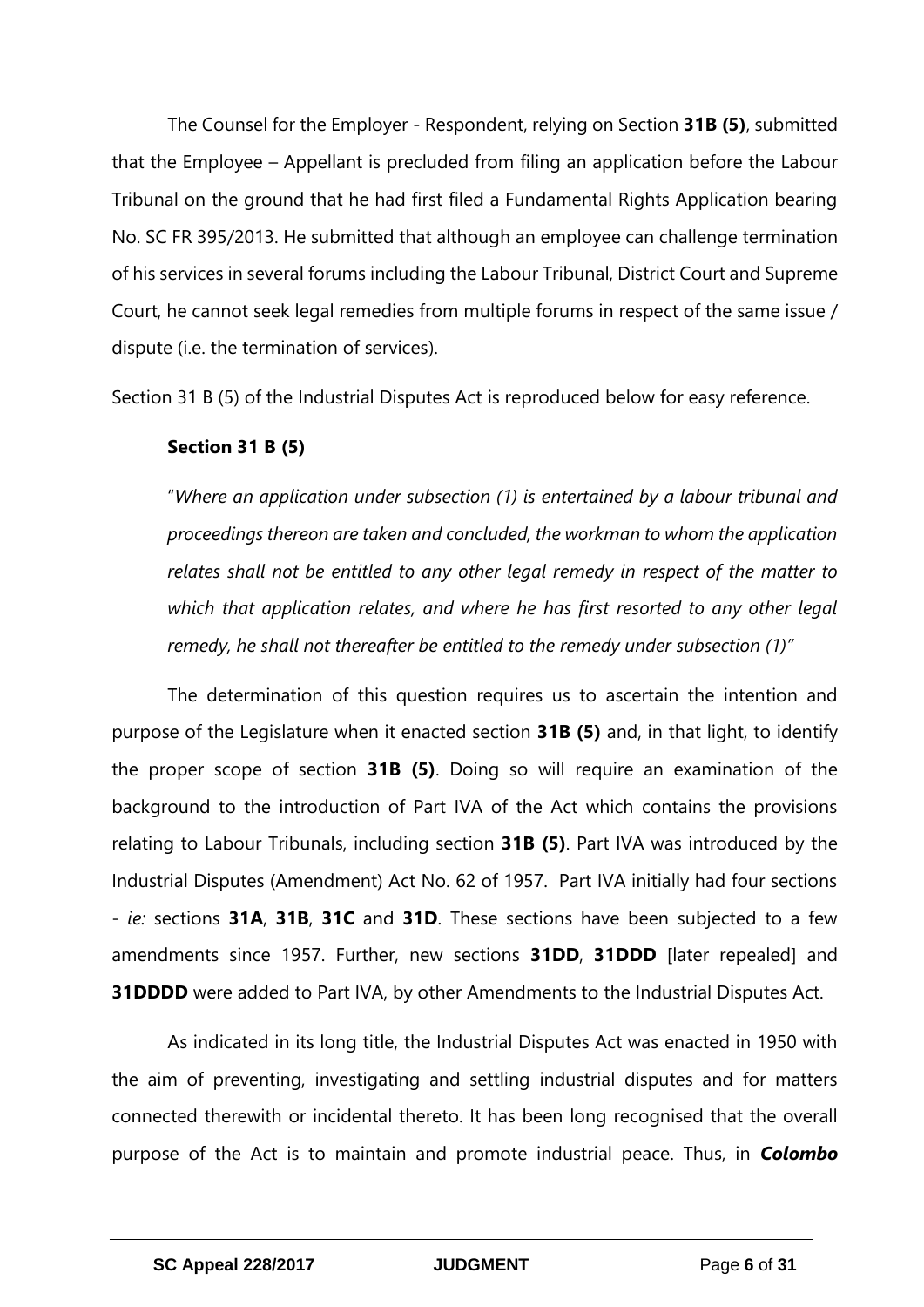*Appothecaries Co. Ltd Vs. Wijesooriya* [70 NLR 481 at p. 490], G.P.A. Silva J said that *"…..there can be hardly any doubt-that the sole object of the Act is the promotion and maintenance of industrial peace."* and Tennekoon J, as he then was, observed [at p.507], *"It has been said frequently, and quite recently reiterated by their Lordships of the Privy Council that the purpose and object of the Act is the maintenance and promotion of industrial peace ….."* .

In its original form, the Act provided, *inter alia*, for the Minister to refer an industrial dispute to an Industrial Court or to Arbitration, for settlement. There was no provision for a workman who was aggrieved by the termination of his services by his employer, to unilaterally seek relief under the Act. Instead, he had to obtain the intervention of the Minister to seek relief under the Act. That *lacuna* was rectified with the enactment of the aforesaid Industrial Disputes (Amendment) Act No. 62 of 1957 which introduced a new Part IVA to the Act containing provisions for the establishment of Labour Tribunals as a special forum established by the State to enable workmen to seek relief in instances where they complain of a termination of their services. As eloquently explained by Lord Guest and Lord Devlin in their renowned dissenting judgment in the Privy Council decision of *The United Engineering Workers Union vs. Devanayagam* [69 NLR 289 at p.304-305]

*"The Act thus employed the known ways of settling the ordinary trade dispute. But it did not include any simple way of remedying a grievance which an individual workman might have against his employer. Suppose, for example, that a workman was dismissed with such notice as the common law thinks reasonable but which a fair-minded employer nowadays probably accepts as inadequate; or suppose he was dismissed because of reduction in the labour force but without the ex gratia payment which a reasonably generous employer would nowadays think appropriate. The aggrieved workman in such a case could seek the help of his trade union which could threaten industrial action. Then there might be a reference which might result in the workman obtaining better treatment and in an award to govern similar cases in the future … A swift way of dealing with an*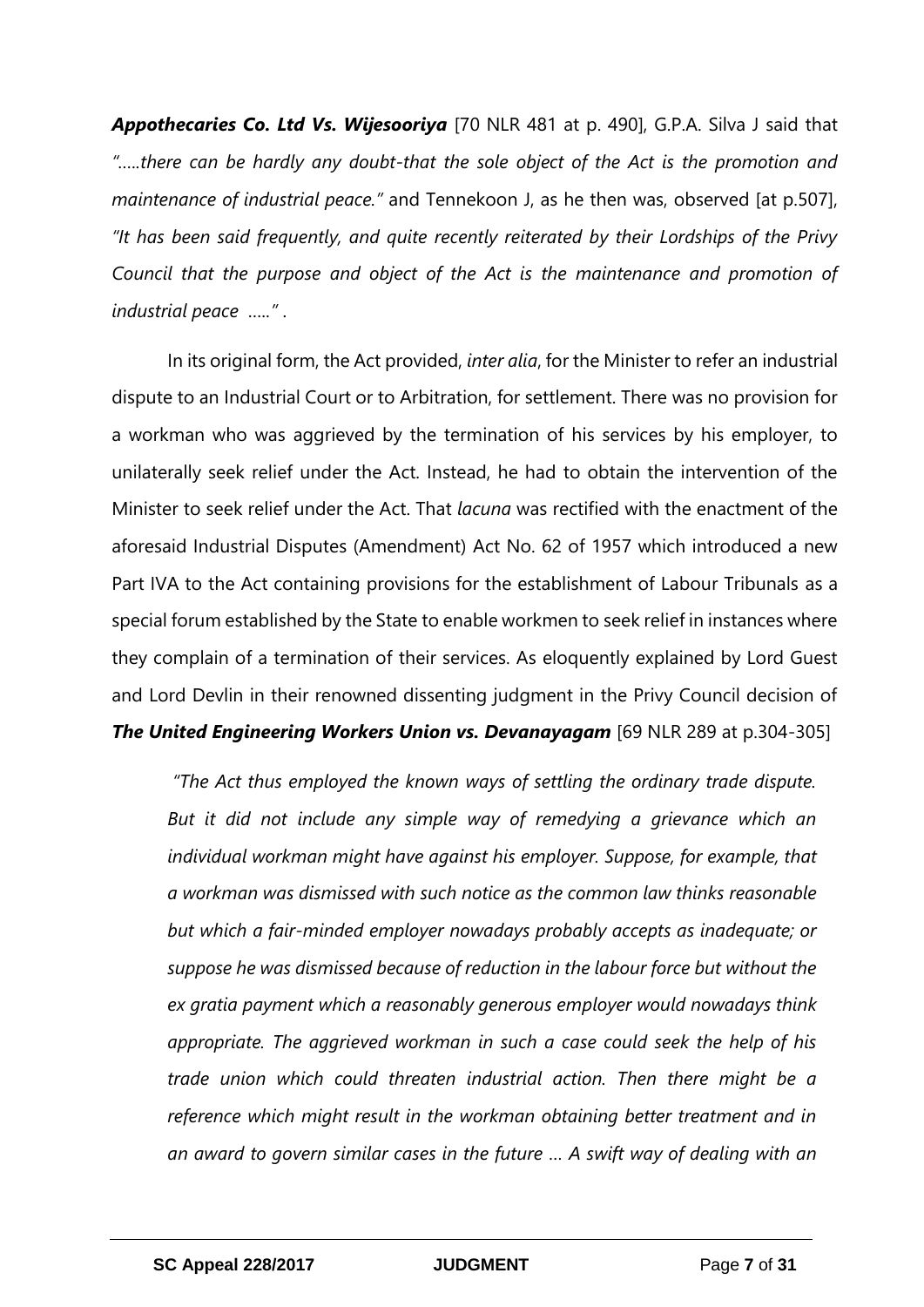*individual grievance without calling out the whole force of trade unionism would certainly help to promote industrial peace. It was supplied by an amending Act of 1957. This Act enlarged the definition of industrial dispute so as to make it clear that it included a dispute or difference between an individual employer and an individual workman. It inserted into the Act a new part, Part IV A, entitled `Labour Tribunals'. The function of the Labour Tribunal is to entertain applications by a workman for relief or redress in respect of such matters relating to the terms of employment or the conditions of labour as may be prescribed. The particular matters specified in the Act are those which we have already mentioned by way of example, namely, questions arising out of the termination of the workman's services and relating to gratuities or other benefits payable on termination. On such matters the Tribunal is to make such order as may appear to it to be just and equitable."*

Identifying the purpose for which the Legislature introduced Labour Tribunals in 1957, S.R. De Silva, the renowned writer on Industrial Law, states [The Legal Framework of Industrial Relations at p. 293] *"In 1957 the State, by amending legislation, created bodies known as labour tribunals to ensure job security by safeguarding against involuntary termination of employment except for good cause."*.

Thus, **31A (1)** of the Act, post the aforesaid amendment, empowers the Minister to establish Labour Tribunals. Next, sections **31B (1) (***a***), (***b***)** and **(***c***)** provide that a workman [or a trade union on his behalf] may make a written application to a Labour Tribunal for relief or redress in respect of the termination of his services and/or the gratuity or benefits due to him from his employer upon the termination of his services. [Section **31B (1) (***d***)** states that a workman may make and application to a Labour Tribunal in respect of such other matters as the Minister may prescribe. However, that provision is not relevant to the question before us].

Thereafter, section **31C (1)** states that, when such an application is made to it, it shall be the duty of the Labour Tribunal to make inquiries into that application and, when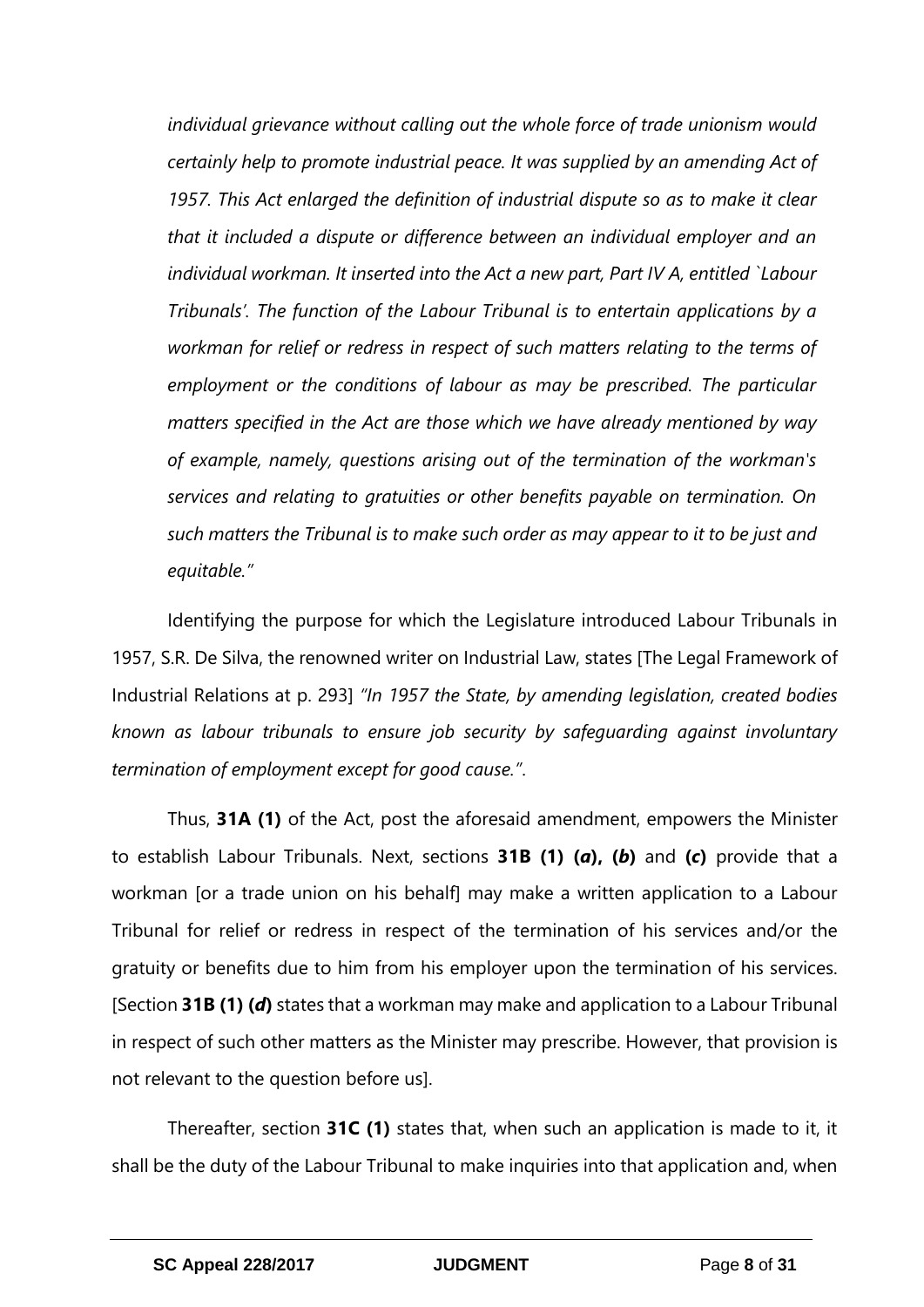doing so, to hear all such evidence as the Labour Tribunal considers necessary and, thereafter, make an Order which the Labour Tribunal considers is just and equitable. Section **31B (4)** read with section **31C (1)** make it clear that a Labour Tribunal is not limited by the terms and conditions of the contract of service between the workman and the employer when making an Order which it considers to be just and equitable. Thus, for example, section **33 (1)** *(b***)** in Part VI of the Act which contains the *"General"* provisions applicable to the Act, states that a Labour Tribunal is empowered, where it considers it appropriate, to order that a workman whose services have been terminated, be reinstated in service even though, as is well known, the relief of specific performance is unavailable in a contract for personal services other than in a few exceptional circumstances.

These provisions show that the Legislature established Labour Tribunals with the intention of giving workmen whose services had been terminated by their employer, a special forum which was constituted to determine applications against the employer for relief in respect of the termination of services and to ensure that a workman could make such an application with relative ease. It is also evident that, in order to achieve this intention, the Legislature considered it necessary to invest Labour Tribunals with substantial powers and the discretion to grant relief on a just and equitable basis, untrammelled by the terms and conditions of the contract of services and the common law of master and servant.

However, a perusal of the other provisions in Part IVA of the Act, make it clear that, when establishing Labour Tribunals, the Legislature kept in mind the overall purpose of the Act - which was to maintain and promote industrial peace for the common good of society. Thus, some of the provisions in Part IVA of the Act demonstrate that Parliament took care to ensure that, while giving workmen the right to `directly' make an application to a Labour Tribunal seeking relief in respect of the termination of services by their employers, that right is not permitted to interrupt or prejudice other proceedings in which matters relevant to the application are being considered. This safeguard is seen in section **31B (2) (***a***)**, section **31B (3) (***a***)** and **section 31B (3) (***b***)** of the Act.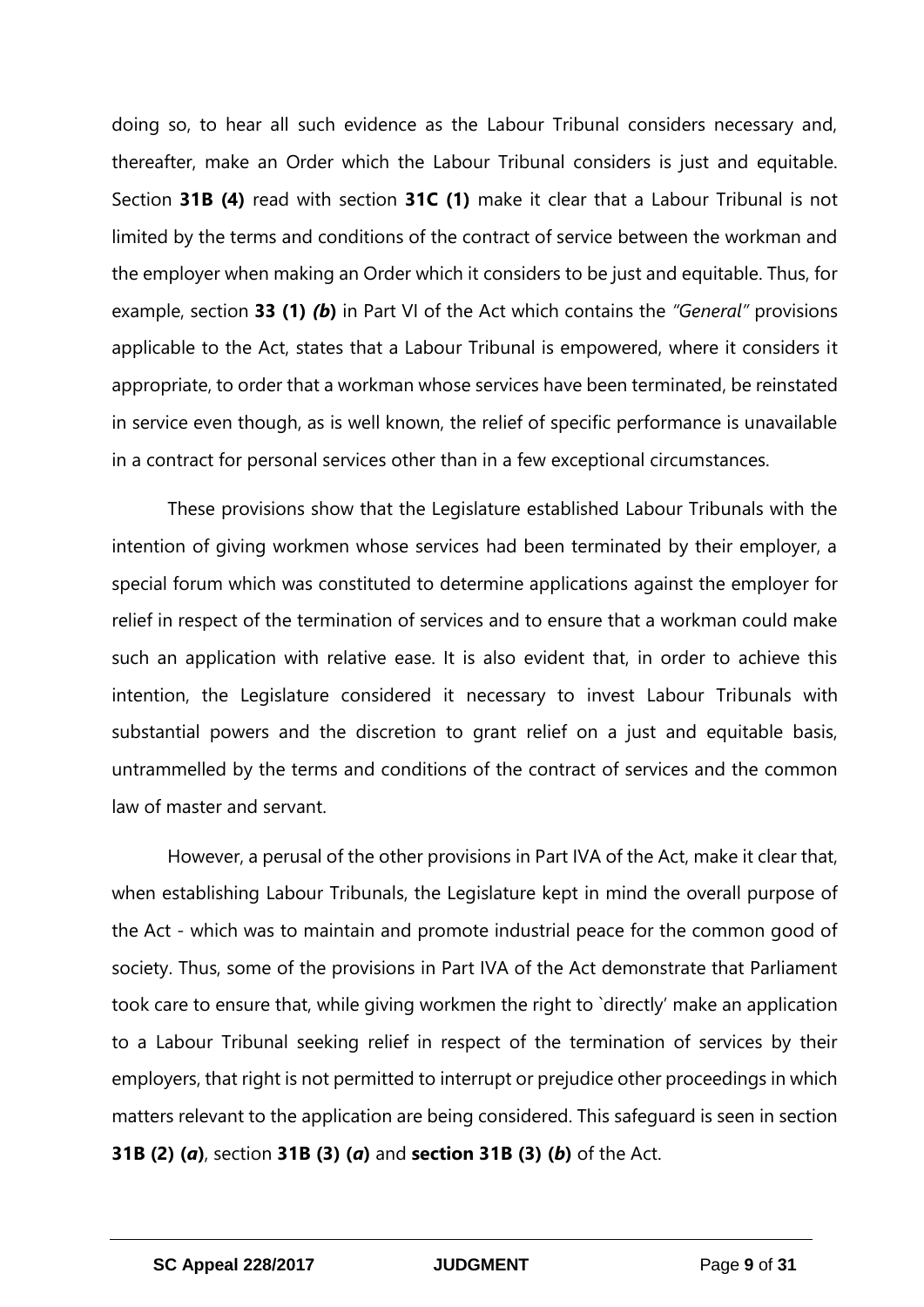Thus, section **31B (2) (***a***)** specifies that, where a Labour Tribunal is satisfied that the termination of services which is the subject matter of an application made to it, is under discussion between the employer-respondent and the trade union of which the workman is a member, the Labour Tribunal must suspend hearing the application until the conclusion of those discussions and, in the event those discussions lead to a settlement, the Labour Tribunal must make Order in terms of that settlement. It is also implicit in section **31B (2) (***a***)** that, even if the discussions do not end in a settlement, a Labour Tribunal should consider what transpired during such discussions when it makes its final Order.

On broadly comparable lines, section **31B (3) (***a***)** and section **31B (3) (***b***)** specify that: **(***a***)** where a Labour Tribunal is of the opinion that an application made to it relates to any matter which is similar to or identical with a matter constituting or included in an industrial dispute in respect of which there is an inquiry proceeding in terms of the Act and to which the same employer is a party; or, **(***b***)** where a Labour Tribunal is of the opinion that the facts affecting an application made to it are facts which affect any other proceeding under any other law; the Labour Tribunal must suspend hearing the application until the conclusion of that inquiry or proceeding and, thereafter, resume hearing the application having regard to the award or decision of the inquiry or proceeding.

It is apparent that the aforesaid section **31B (2) (***a***)** and sections **31B (3) (***a***)** and **31B (3) (***b***)** are designed to ensure that the hearing of an application made to a Labour Tribunal does not run contrary to or prejudice: (i) related discussions between the same employer and a trade union of which the applicant is a member; or (ii) related inquiries, under and in terms of the Act, into an industrial dispute, to which the same employer is a party; or (iii) proceedings under any other law which are relevant to that application. In other words, these three statutory provisions seek to harmonize a Labour Tribunal's hearing of an application made to it with other directly relevant proceedings and, thereby,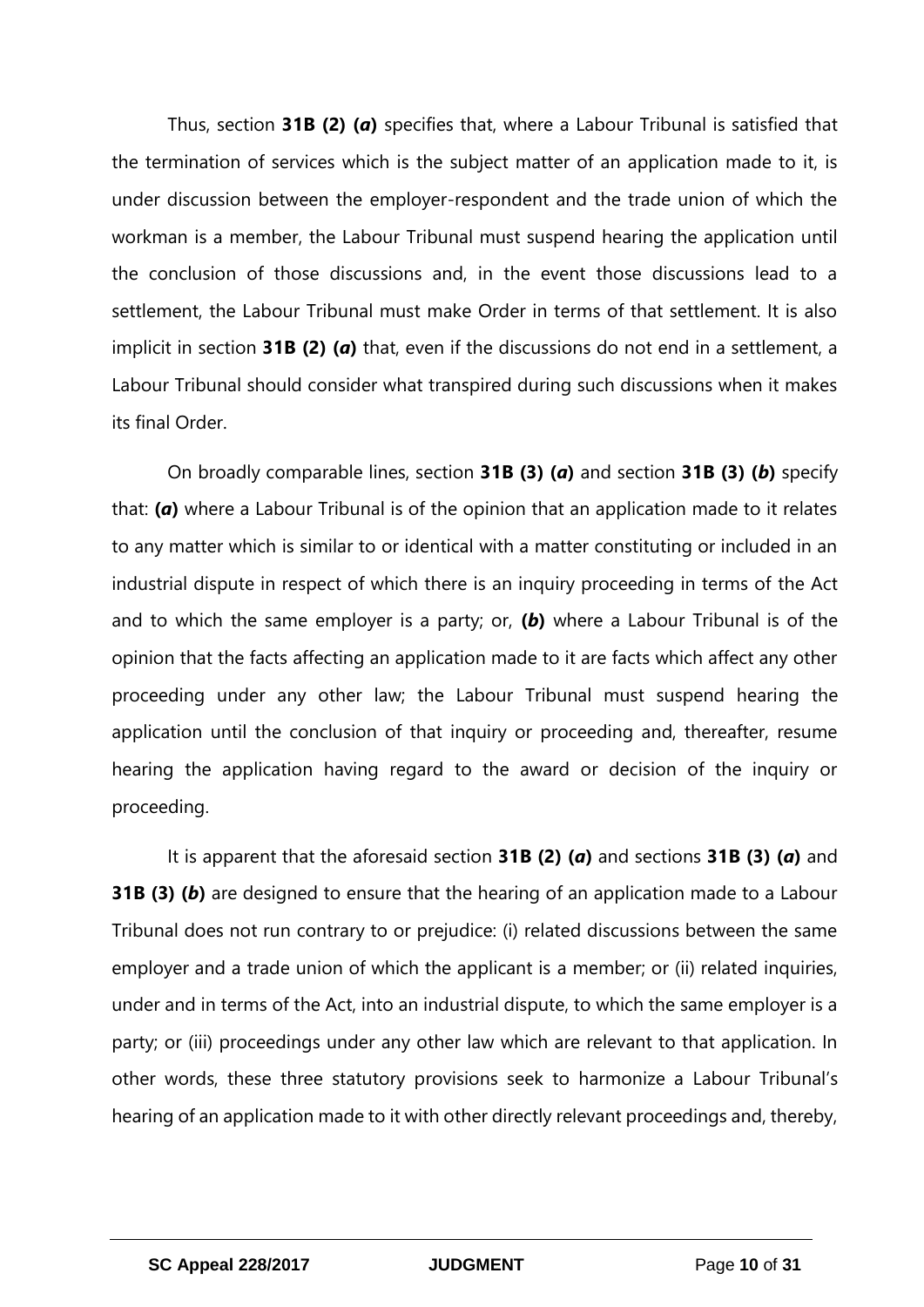promote the overall purpose of the Act, which is to maintain and promote industrial peace for the common good of society.

At the same time, it is evident from two other provisions in Part IVA of Act - namely, section **31B (2) (***b***)** and section **31B (5)** - that, when the Legislature introduced Labour Tribunals, it wished to ensure that the right it gave any workman who is aggrieved by the termination of his services, to make an application to a Labour Tribunal with relative ease, should not permit that workman to obtain relief in respect of the termination of his services from *both* a Labour Tribunal and also from court or other forum which is empowered by law to grant relief to him in respect of the same termination of his services. Needless to say, permitting a workman to obtain relief in respect of the termination of his services from *both* a Labour Tribunal and also from court or other forum would not be conducive to the overall purpose of the Act, which is to maintain and promote industrial peace for the common good of society.

Accordingly, section **31B (2) (***b***)** specifies that, in cases where the Labour Tribunal is satisfied that the subject matter of an application made to it constitutes or forms part of an industrial dispute which is already before an Industrial Court or an Arbitration under the Act, the Labour Tribunal must dismiss that application without prejudice to those proceedings before the Industrial Court or Arbitration. It is apparent that this provision is founded on the policy that a Labour Tribunal should not proceed, under and in terms of the Industrial Disputes Act, to separately hear and determine an Industrial Dispute which has been previously referred by the Commissioner of Labour or the Minister for settlement to Arbitration or to an Industrial Court under the provisions of sections **3** or **4** of the same Act.

To turn to section **31B (5)**, it is evident that this statutory provision has two limbs. The first limb of section **31B (5)** states that a workman who has previously made an application to a Labour Tribunal in respect of the termination of his services and has had that application decided by the Labour Tribunal, *"shall not be entitled to any other legal remedy in respect of the matter to which that application relates"*. Conversely, the second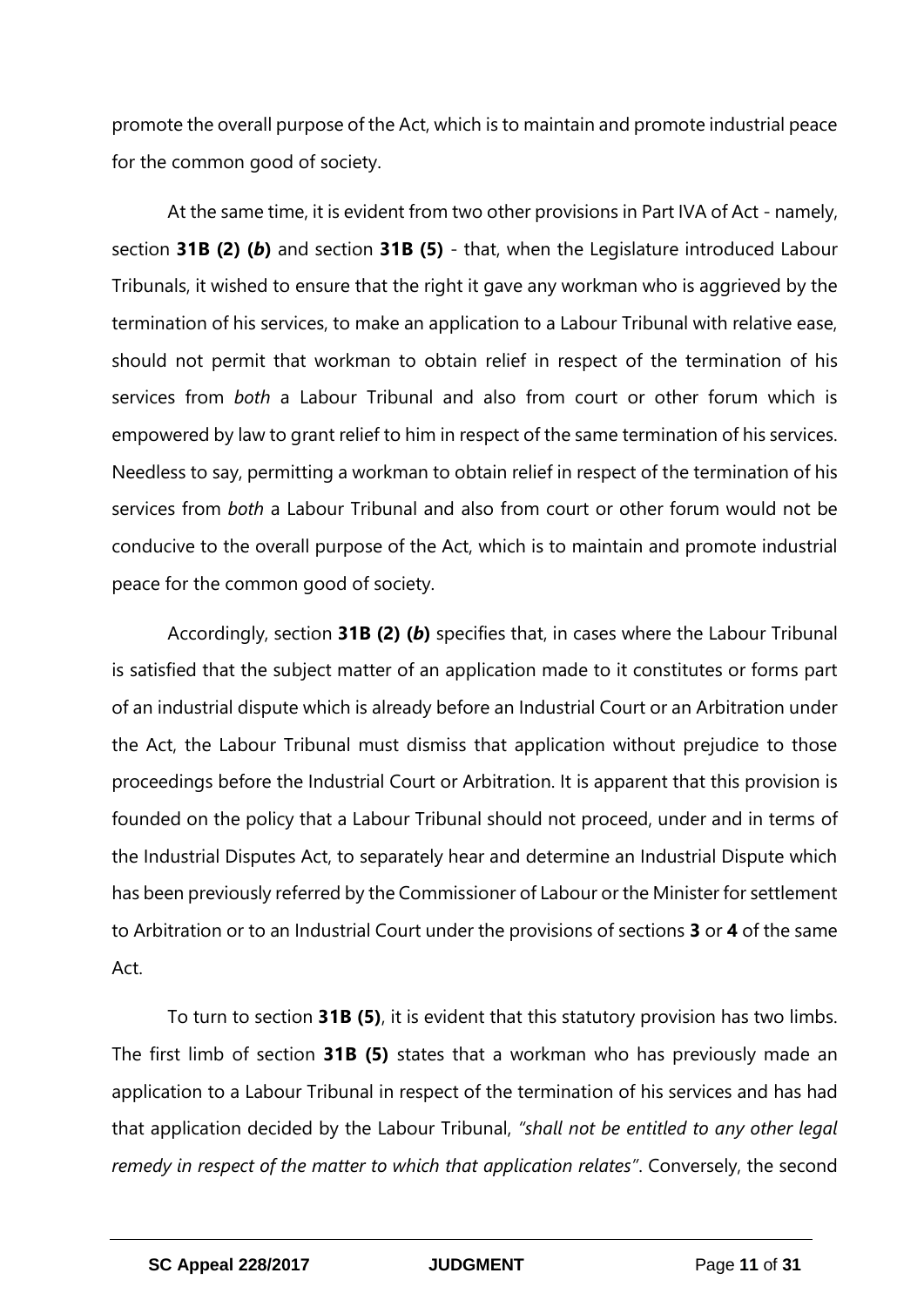limb of section **31B (5)** states that where a workman has *"first resorted to* any *other legal remedy, he shall not thereafter be entitled to"* the remedy available under section **31B (1)** of the Act - *ie:* the remedy available in an application to a Labour Tribunal.

It is evident that the first limb of section **31B (5)** has the effect of ousting the jurisdiction of the courts [and other *fora* which are statutorily authorised to determine disputes relating to the termination of services of a workman] if the circumstances referred to in the first limb exist. In this regard, it is a long established and salutary rule that statutory provisions can have the effect of ousting the jurisdiction of the courts only if there is clear and unambiguous language to establish such an ouster. Thus, MAXWELL [3<sup>rd</sup> ed. at p.153] refers to

*"the well-known rule that a statute should not be construed as taking away the jurisdiction of the courts in the absence of clear and unambiguous language to that effect."*.

It follows that first limb of section **31B (5)** should be given a restrictive interpretation which is confined to the specific circumstances described in this statutory provision. Next, it is evident that the second limb of section **31B (5)** has the effect of ousting the jurisdiction of the Labour Tribunal if the circumstances referred to in that statutory provision exist. However, the *rationale* and policy considerations which brought about the introduction of Labour Tribunals in 1957, which were mentioned earlier, dictate that the right of workmen to invoke the jurisdiction of a Labour Tribunal must not be restricted beyond the proper scope of the second limb of **section 31B (5).** Thus, it follows that the second limb of section **31B (5)** also should be given a restrictive interpretation which is confined to the specific circumstances described in that statutory provision.

The effect of the first limb of section **31B (5)** is clear as it explicitly precludes a workman from obtaining a determination by a Labour Tribunal of his application for relief or redress in respect of the termination of his services and, thereafter, proceeding to obtain another legal remedy in respect of the same subject matter from any other forum, whether that forum be a court of law, or a forum constituted under any of the provisions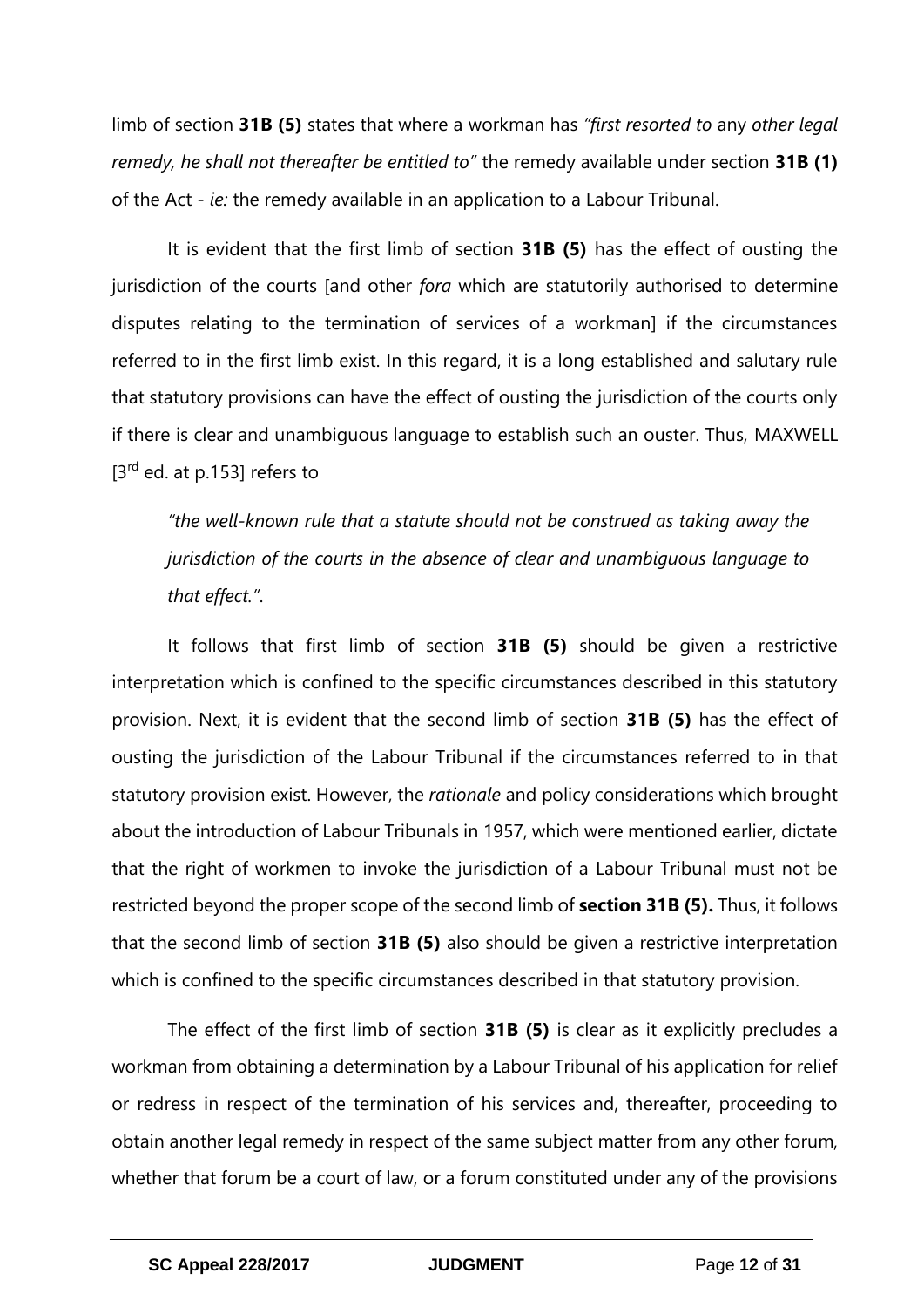of the Act other than those in Part IVA of the Act, or any other forum which has the legal authority to determine such complaints.

Thus, in *Devanayagam* [at p. 305], Lord Guest and Lord Devlin appear to have had the first limb of section **31B (5)** in mind when Their Lordships commented that

*"The workman has to make his choice between the remedy afforded by the Act and any other legal remedy he may have; he cannot seek both. If he goes to the Tribunal, the Tribunal's order settles the matter and is not to be called in question in any court except that there may be an appeal to the Supreme Court on a question of law."*.

This view is reinforced by the statement [at p.313] made by Lord Guest and Lord Devlin in relation to section **31B (2) (***b***)** of the Act, that a dismissal of an application to a Labour Tribunal under that provision

*"does not preclude the workman from pursuing his rights at common law since under s. 31B (5) they are excluded only where proceedings before the Tribunal are taken and concluded."*.

It is apparent that the question of whether the first limb of section **31B (5)** will apply and debar a workman from maintaining an action in a court [or an application to another forum], by reason of the fact that the same workman has previously received a determination in respect of the same subject matter in an application made by him to a Labour Tribunal, is a question that will have to be decided by that court [or other forum]. It is not a question that will come to the attention of a Labour Tribunal. I would also state here that, apart from section **31B (5)** being designed to maintain and promote industrial peace, it is self-evident that the first limb of section **31B (5)** is also founded on the principle of *Res Judicata*.

The second limb of section **31B (5)** states that, where a workman *"has first resorted to any other legal remedy, he shall not thereafter be entitled to"* make an application to a Labour Tribunal under section **31B (1)** of the Act. The Act does not define what is meant by the phrase *"legal remedy"*. As discussed above, the phrase *"any other legal remedy"* as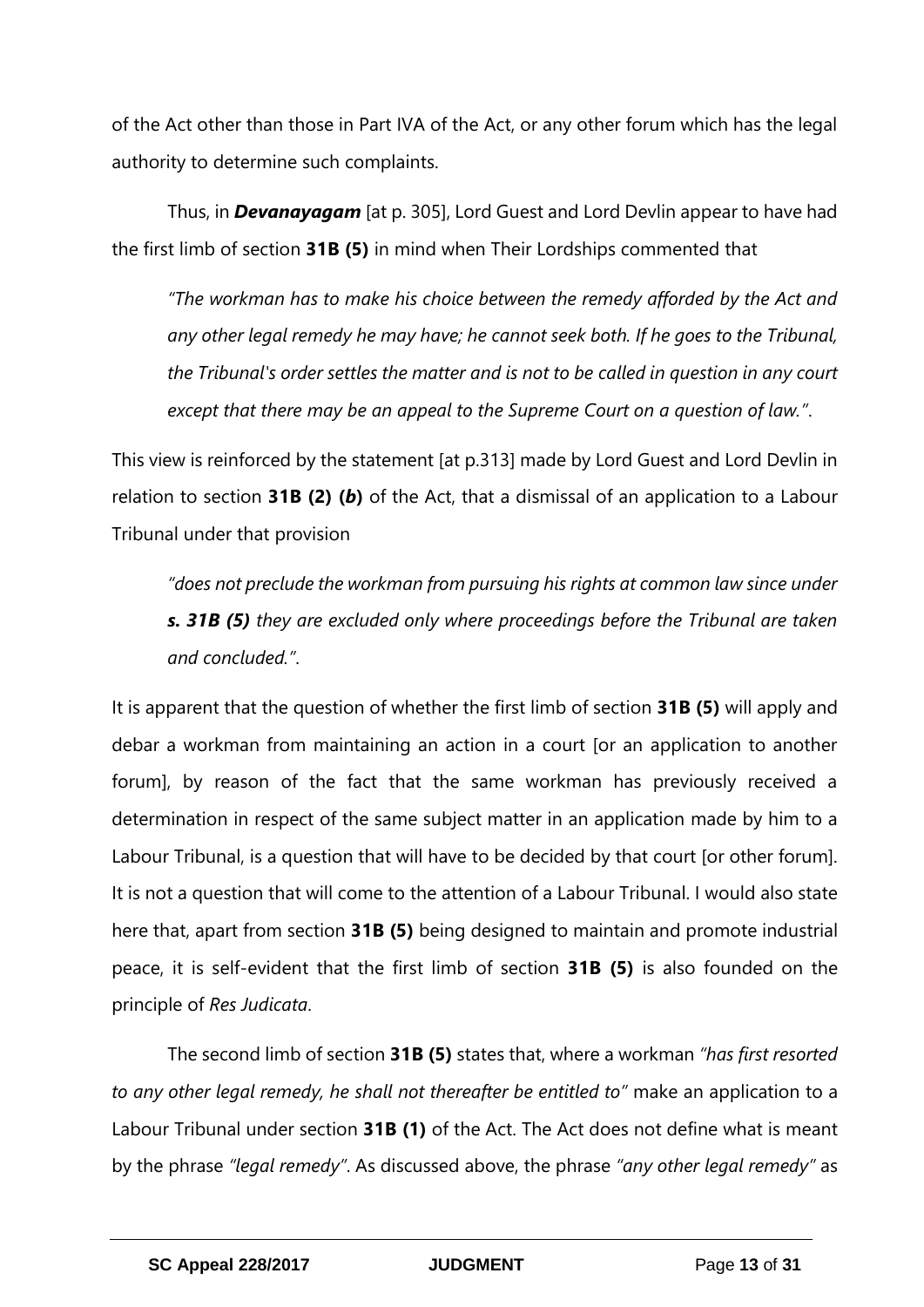used in the *first limb* of section **31B (5),** means a legal remedy subsequently sought from any forum other than a Labour Tribunal, to obtain relief or redress in respect of the subject matter of the workman's previous application to a Labour Tribunal made under section **31B (1)** of the Act. However, unlike in the first limb of section 31B (5), in which the words "*in respect of the matter to which that application relates"* follow up and accompany the phrase "any other legal remedy", the said phrase as used in the second limb of section 31B (5) stands alone without any accompanying words to clarify its meaning. Consequently, it is necessary to identify what the Legislature meant when it used the phrase *"any other legal remedy"* in the second limb of section **31B (5)**.

In circumstances such as this, it is an established rule of statutory interpretation that a Court is entitled to look at the other related provisions of the Act to understand the context in which the phrase *"any other legal remedy"* has been used in the second limb of section **31B (5)** and, thereby, identify the correct meaning of the phrase for the purposes of section **31B (5).** As Bindra [INTERPRETATION OF STATUTES 7th ed. at p.301] states,

*"It is, however, equally well settled that the meaning of the words used in any portion of the statute must depend on the context in which they are placed. Moreover, in interpreting an enactment all its parts must be construed together as forming one whole and it is not in accordance with sound principles of construction to consider one section, or group of sections alone, divorced from the rest of the statute. Further, so far as possible, the construction must be placed upon words used in any part of the statute which makes them consistent with remaining provisions and with the intention of the Legislature to be derived from a consideration of the enactment."* 

When the approach set out above is used, it is evident that the phrase *"any other legal remedy"* in the second limb of section **31B (5)** echoes and should be understood to have the same meaning as it has in the first limb of section **31B (5)**. Thus, it can be concluded with certainty that the phrase *"any other legal remedy"* in the second limb of section **31B (5)** is limited in its meaning to *"any other legal remedy"* which the workman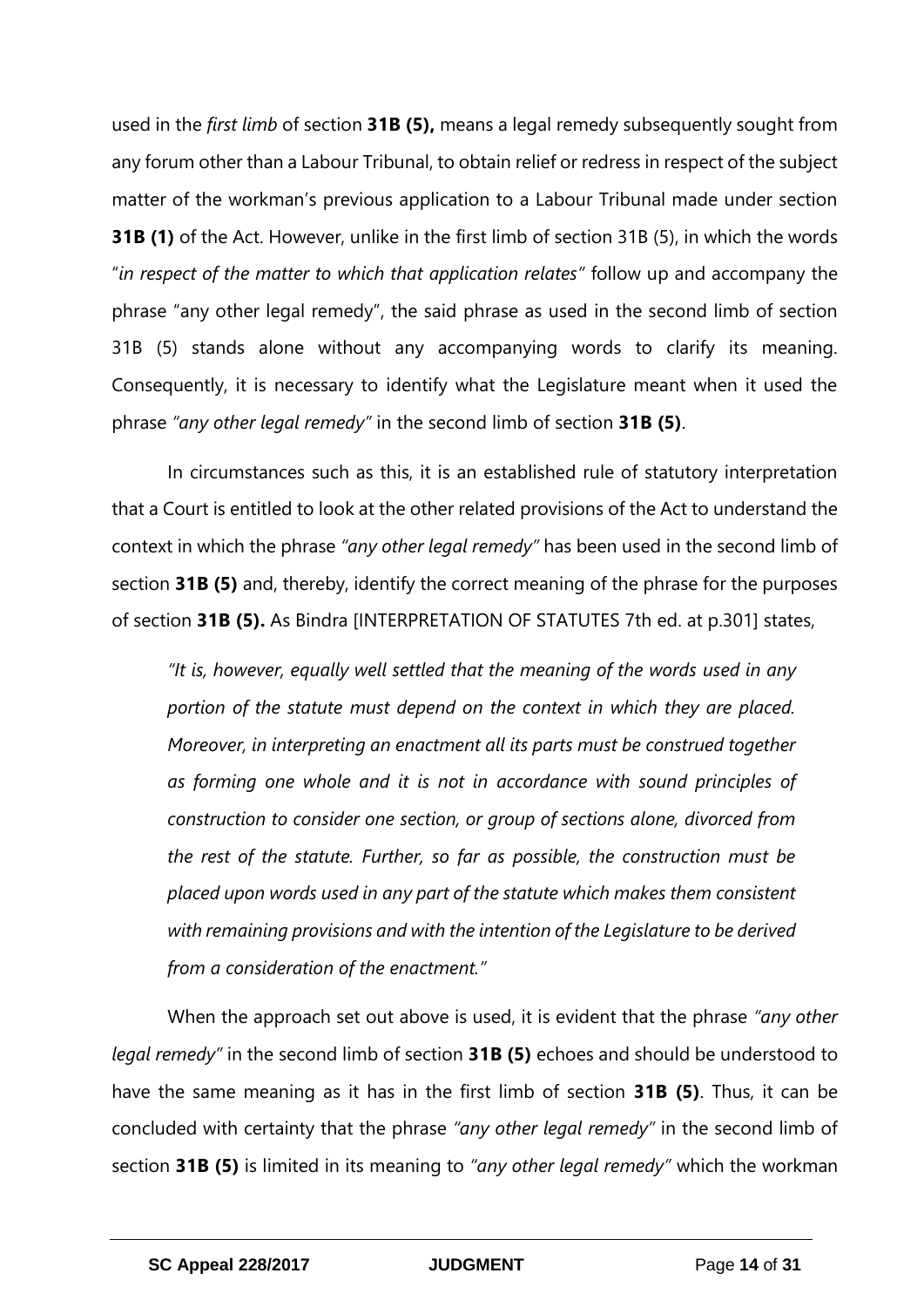has *previously* sought in a court or other forum in respect of the termination of his services *and* which had the same subject matter as his subsequent application to the Labour Tribunal.

Consequently, the second limb of section **31B (5)** applies only in instances where the *"other legal remedy"* sought by the workman in any another forum [whether that forum be a court, or a forum constituted under any of the provisions of the Act other than those in Part IVA of the Act, or any other forum which has the legal authority to determine such complaints]: (i) covered the same or similar ground and had the same or similar scope; *and* (ii) sought the same or similar substantive reliefs, as his subsequent application to a Labour Tribunal. For the reasons referred to earlier, this conclusion can be properly reached upon reading the provisions of the Act and applying the aforesaid established rule of statutory interpretation. Thus, S.R. De Silva has, referring to the second limb of section 31B (5), stated [at p.345], *"The principle of res judicata enshrined in this provision operates only where the matter in dispute is the same in both remedies sought by the workman."*. [emphasis added by me].

I would mention a third limitation/qualification to the circumstances in which the second limb of section **31B (5)** may be properly invoked. To my mind, this limitation follows as a corollary to the conclusion set out above. That third limitation is: the *"other legal remedy"* sought previously by the workman in a court or other forum [which has the legal authority to determine such complaints]; and the workman's subsequent application to the Labour Tribunal; would both have to be decided upon the core issue of whether the termination of the workman's services by the employer was done for good cause.

Inevitably, there might be some difference between the principles which would be applied by such court or other forum when deciding this core issue, and the principles that would be applied by a Labour Tribunal when it decides this core issue. Consequently, taking a view that the principles that are to be applied must by the court or other forum and by the Labour Tribunal, must be the *same*, will render section **31B (5)** nugatory. To illustrate by way of an example, a court of law will decide by applying the common law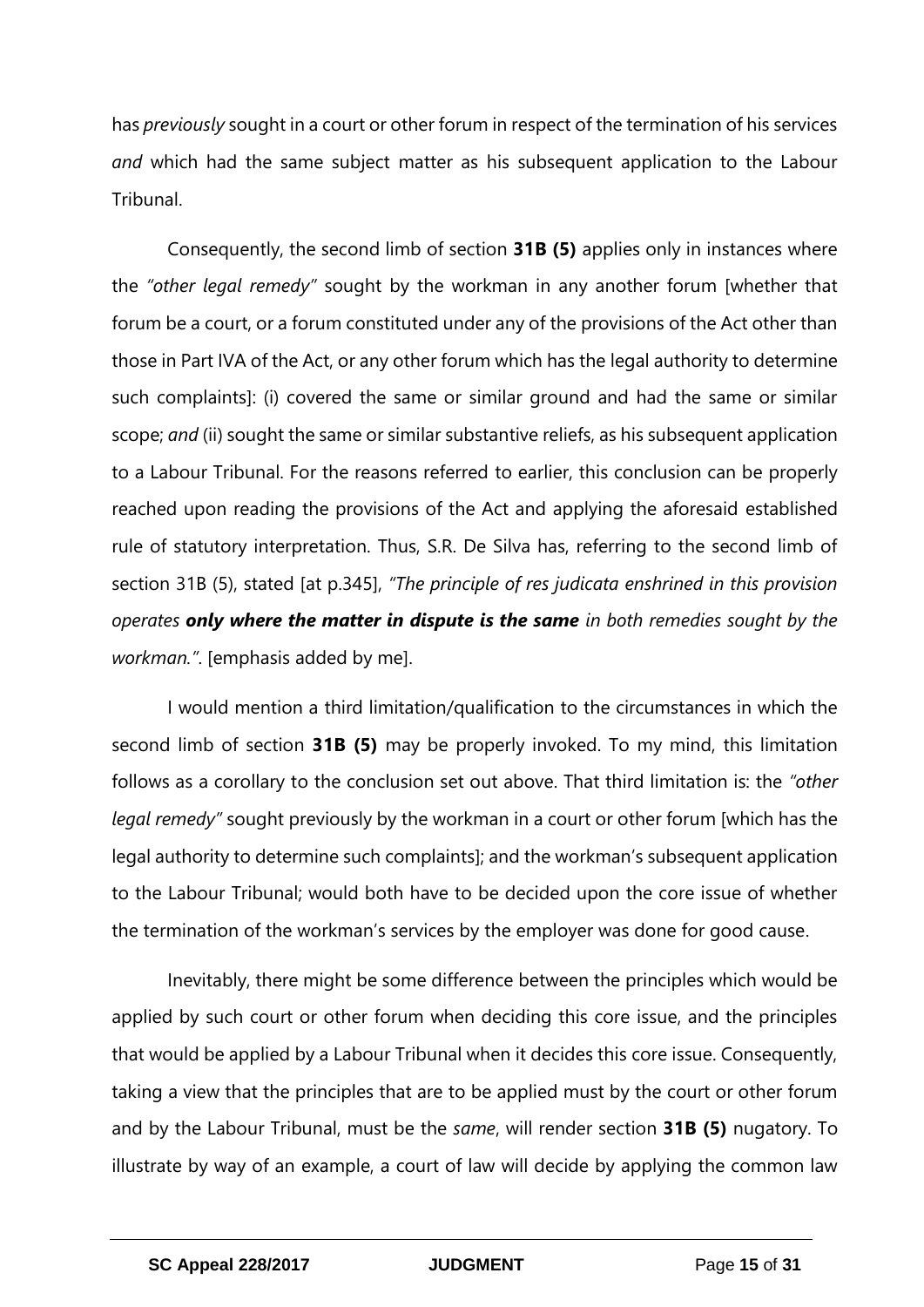and the terms and conditions of the contract of services when deciding an action relating to a workman's claim for relief consequent to the termination of his services, while a Labour Tribunal will decide an application made to it, by testing whether the termination of services was just and equitable without being confined by the terms and conditions of the contract of services. Hence, although the two forums need not necessarily apply the *same* principles for the second limb of section **31B (5)** to come into effect, the application of this provision is qualified/limited if the core issue before the court or other forum and the Labour Tribunal relates to whether the termination of the workman's' services by the employer was done for good cause, according to the principles which are to be applied by the court or other forum. When voicing this further limitation, I am fortified by broadly comparable views expressed by Tilakawardane J in *Tri-Star Apparels Exports (Pvt) Ltd*  **vs. Gajanayake** [SC Appeal No. 85/2003 decided on 19<sup>th</sup> October 2004 at p.12-13] and by Sisira De Abrew J in *Sri Lanka State Plantations Corporation vs. Dharmawansa*, [2006 1 SLR 346 at p.348-349]. These decisions are discussed later on.

It also appears that, in order for the second limb of section **31B (5)** to apply, there should not be a significant disparity between the procedure followed by the court or other forum when it determines an action or application in which a workman seeks a legal remedy is respect of termination of his services, and the procedure followed by a Labour Tribunal when it determines an application made to it by a workman. Views to this effect were expressed by G.P.S. De Silva J, as he then was, in *Ceylon Tobacco Co. Ltd vs. Illangasinghe* [1986 1 SLR 1 at p.4-5] and by Tilakawardane J in *Tri-Star Apparels*  **Exports (Pvt) Ltd vs. Gajanayake** [at p.13-14]. Thus, if there is a material disparity or divergence between the aforesaid criteria in the *"other legal remedy"* sought by the workman and in his subsequent application to the Labour Tribunal, the second limb of section **31B (5)** cannot be applied. An attempt to apply the second section **31B (5)** even where there is a material disparity or divergence of the nature referred to in the preceding sentence, will require unduly stretching the intended effect of the second limb of section **31B (5)** beyond its proper scope, and, also, be illogical and inequitable.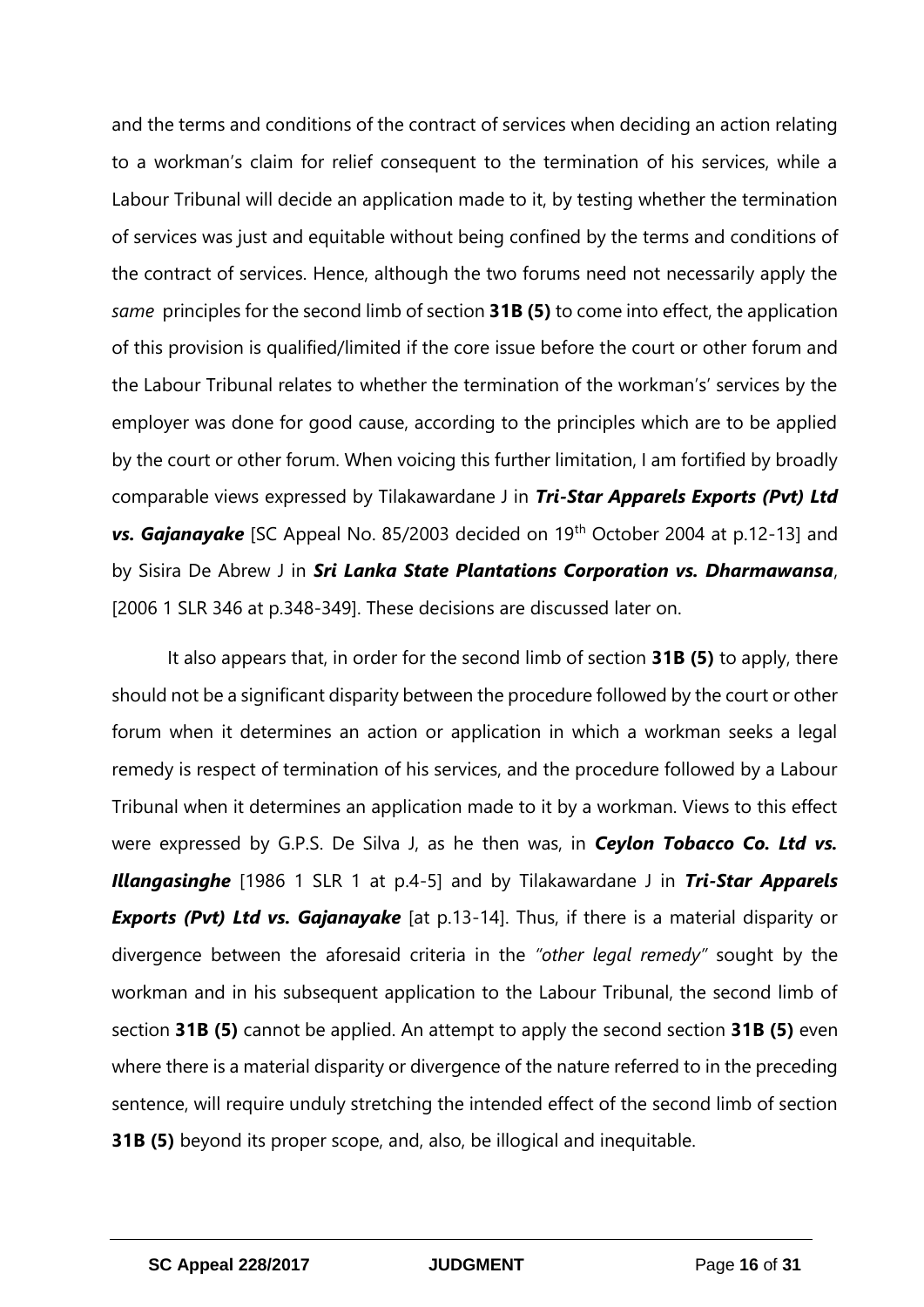Further, as I mentioned earlier, Labour Tribunals were introduced by the Legislature with the intention of providing a special forum in which a workman, who was aggrieved by the termination of his services by his employer, could seek relief or redress with relative ease of procedure. Consequently, enlarging the scope of the second limb of section **31B (5)** beyond its necessary limits which were formulated in the preceding paragraphs, will run contrary to that intention of the Legislature.

An examination of the previous decisions on the effect of section **31B (5)**, endorses the conclusions reached above. Firstly, I will consider the decisions cited by learned President's Counsel for the workman-appellant and learned counsel for the Employer-Respondent, in the course of their submissions to us. The decisions cited by learned counsel are: *Richard Pieris and Co. Ltd. vs. Wijesiriwardena* [62 NLR 233], *The United Engineering Workers Union vs. Devanayagam, Mendis vs. RVDB* [80 CLW 49], *Ceylon*  **Tobacco Co. Ltd vs. Illangasinghe, Construction Liason Ltd vs. Fernando** [1988 II CALR 122], *Independent Newspapers Ltd vs. Commercial and Industrial Workers' Union* [1997 3 SLR 197] and *Fernando vs. Standard Chartered Bank* [2011 BALR 242].

In the *Richard Pieris and Co. Ltd.* case, T.S. Fernando J was of the view that the phrase *"any other legal remedy"* in section **31B (5)** refers to an action under the common law or to recourse to a specific statutory procedure in order to claim monies or benefits which are due to the workman from his employer upon the termination of employment. In *Devanayagam'*s case, it is clear that Lord Guest and Lord Devlin considered that the phrase *"any other legal remedy"* in the first limb of section **31B (5)** refers to an action filed in a civil court under the common law. That view was shared by Viscount Dilhorne, who, referring to the phrase *"any other legal remedy"* in section 31B (5), said [at p.301] that a workman who makes an application to a Labour Tribunal

"… *will get what the Tribunal thinks just and equitable and he can apply even when there has been no breach of contract. If he sues in the Courts he will have to show that he has a cause of action and he can only get what is legally due to him*."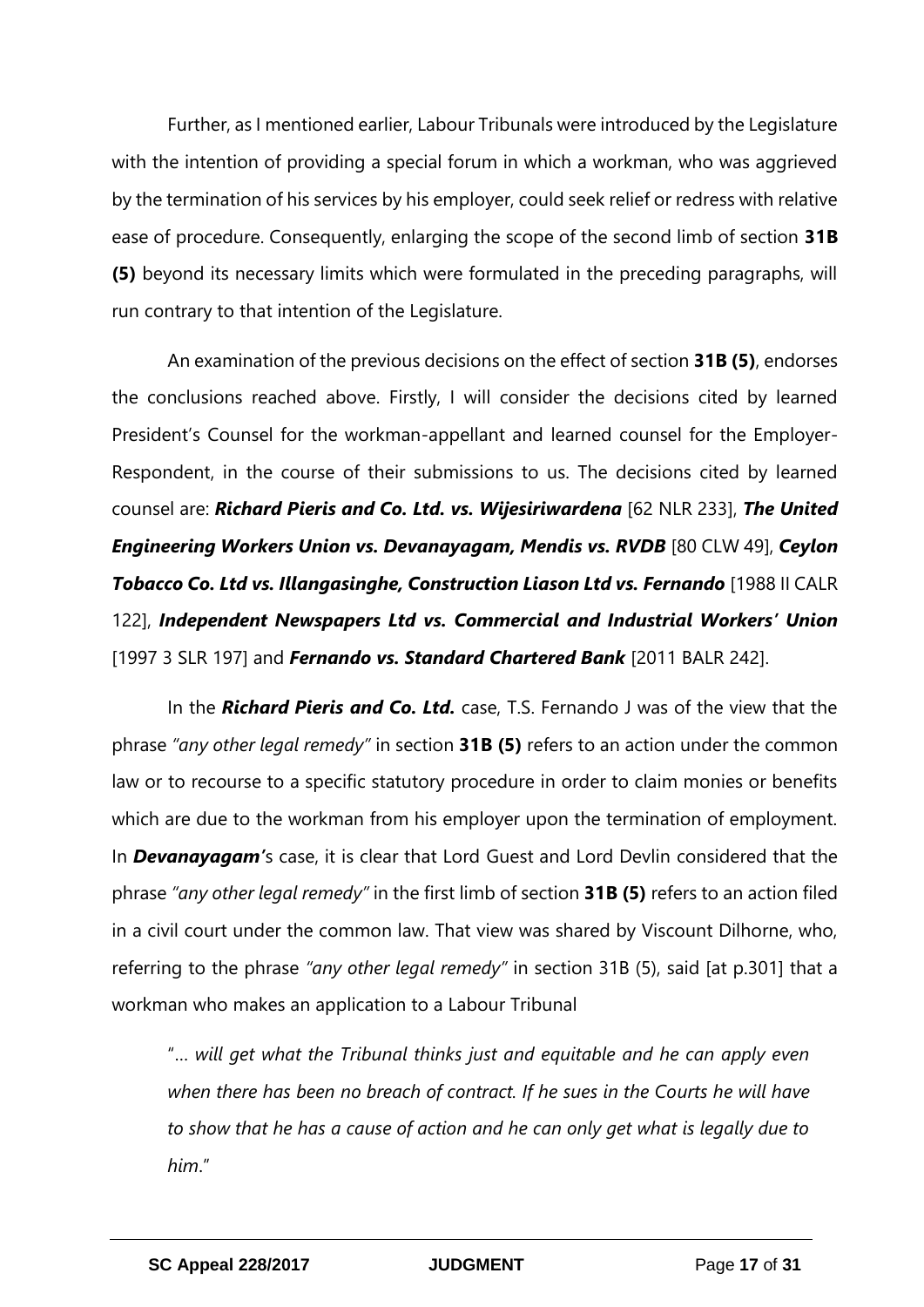Viscount Dilhorne also made it clear that section 31B (5) will apply only where there is a "duplication of claims by a workman".

The same approach will apply to the second limb of section **31B (5)**; in *Mendis vs. RVDB*, De Kretser J considered that the second limb of section **31B (5)** could be applied only where the *"other legal remedy"* sought previously by the workman was *"in connection with the same subject-matter"* of the workman's subsequent application to the Labour Tribunal; in the *Ceylon Tobacco Co. Ltd* case, which concerned a previous application made by the workman under the Termination of Employment of Workmen (Special Provisions) Act and a subsequent application made by him to the Labour Tribunal, G.P.S. De Silva J, when His Lordship was in the Court of Appeal, based his decision that the second limb of section **31B (5)** applies, on the fact that the jurisdiction and powers to grant relief conferred upon Commissioner of Labour by the Termination of Employment of Workmen (Special Provisions) Act and the jurisdiction and powers to grant relief conferred on a Labour Tribunal by Part IVA of the Industrial Disputed Act *"are very similar"* and, further, that the procedure before both *fora* were similar. It is also evident that De Silva J considered that the phrase *"other legal remedy"* in the second limb of section **31B (5)** referred to either an action filed in a civil court under the common law or to a recourse to a specific statutory procedure; the *Construction Liason Ltd* case concerned similar facts and the Court of Appeal followed its previous decision in the *Ceylon Tobacco Co. Ltd* case; the *Independent Newspapers Ltd* case also concerned proceedings under the provisions of the Termination of Employment of Workmen (Special Provisions) Act and a subsequent application by the workman to a Labour Tribunal. Dheeraratne J held that the second limb of section **31B (5)** was inapplicable because the application under the Termination of Employment of Workmen (Special Provisions) Act had been made by the *employer* and *not* by the workman; the main questions before the Supreme Court in *Fernando vs. Standard Chartered Bank* dealt with whether the pleadings complied with provisions of the Civil Procedure Code. In any event, there was no application made by the workman to the Labour Tribunal. Accordingly, this decision is of little relevance to the issue of law which is before us in this appeal.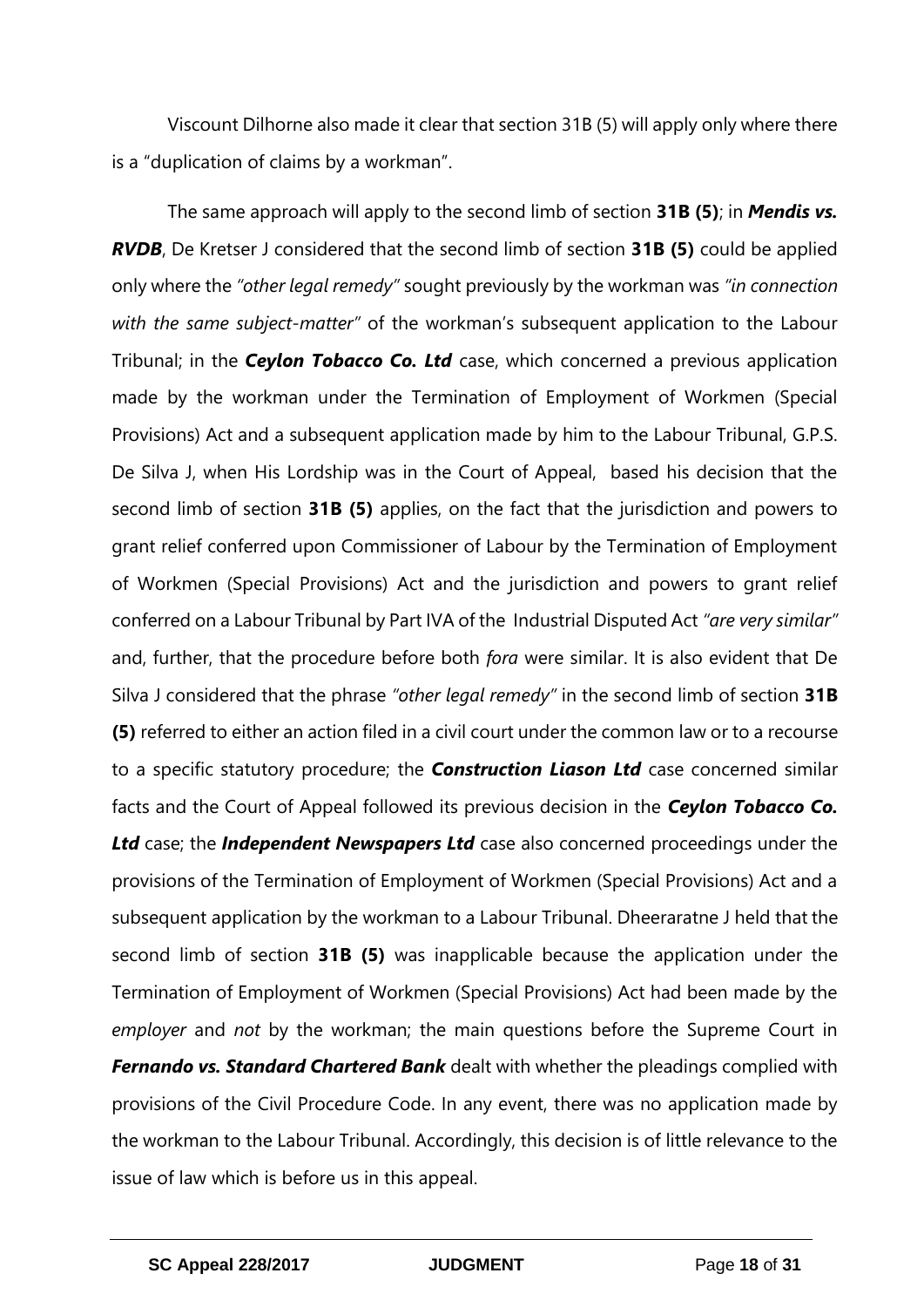In addition to the above cases cited by learned counsel, the following decisions should also be considered: *Tri-Star Apparels Exports (Pvt) Ltd vs. Gajanayake*, *Sri Lanka State Plantations Corporation vs. Dharmawansa*, *Ceylon Estate Staff Union vs. The Superintendent, Sunderland Estate* [2012 BALR 9] and *Colombo Muncipal Council Employees Co-Operative Thrift and Savings Society vs. Hettiarachchi* [SC Appeal No. 136/2009 decided on 25<sup>th</sup> June 2012]. I have not been able to locate any other decisions which consider section **31B (5)**.

In the *Tri-Star Apparels Exports (Pvt) Ltd* case, the workman had instituted an action in the District Court praying for relief in respect of the termination of his services and, later, made an application to the Labour Tribunal. Tilakawardane J held that, in the circumstances of that case, the second limb of section **31B (5)** was inapplicable. Her Ladyship held that the second limb of section **31B (5)** could be invoked only where the application to the Labour Tribunal *"relates to the same matter which was the subject matter of the action instituted in the District Court"* [emphasis added by me]. Further, the learned Judge was of the view that section **31B (5)** could not be applied if there was difference between the *"sphere or scope"* of the *"other remedy"* sought by the workman and his application to the Labour Tribunal. Tilakawardane J was of the view that section **31B (5)** cannot be applied if there is a difference between the principles which would be applied by a court or other forum when deciding whether a workman is entitled to a *"legal remedy"* which the workman has sought from that forum in respect of the termination of his services, and the principles that would be applied by a Labour Tribunal when it decided a workman's' application. The learned judge considered that a significant difference between the procedure followed by a court or other forum when deciding a *"legal remedy"* in respect of the termination of a workman's services and the procedure followed by a Labour Tribunal when it decides a workman's' application, would deter the applicability of section **31B (5)**. Finally, Tilakawardane J recognised that a Court or Tribunal should be reluctant to apply the provisions of section **31B (5)** in a way which will unreasonably *"deprive"* the workman of the *"procedural as well as the substantive*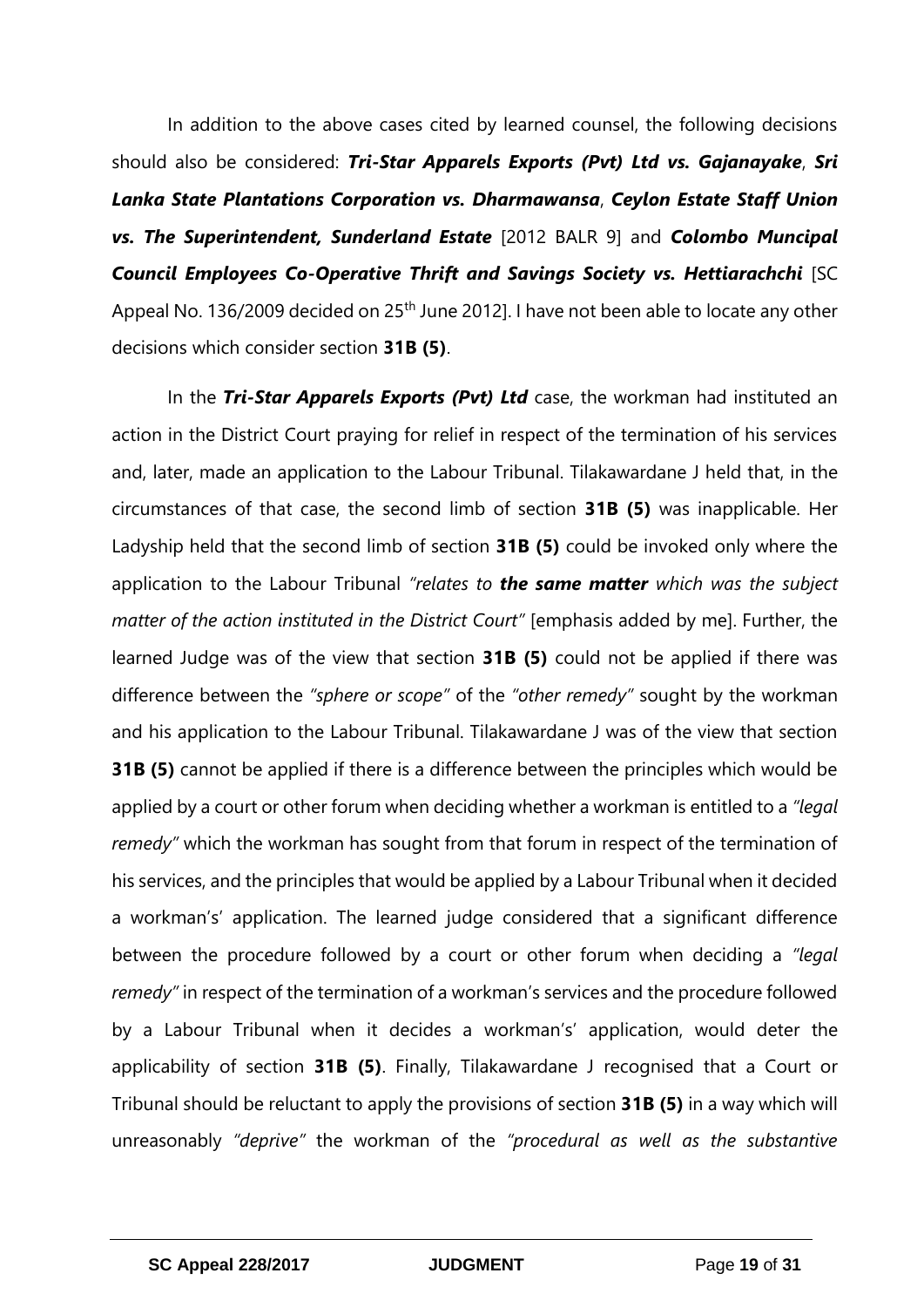*advantages"* and the right to seek *"equitable relief"* granted to him by the Industrial Disputes Act.

In the *Sri Lanka State Plantations Corporation* case, Sisira De Abrew J, when His Lordship was in the Court of Appeal, held that a previous application made by the workman to the Court of Appeal for the issue of a writ, cannot sustain an objection, under section **31B (5)**, to the workman maintaining a subsequent application to the Labour Tribunal, because the application for a writ is to be decided upon *"the principles of administrative law"* while the application to the Labour Tribunal will be decided upon *"the principles of equity."*. His Lordship stated [at p.349]

*"….. I hold that seeking a remedy under the Administrative Law does not prevent an employee from seeking relief under the Industrial Disputes Act."* and *"I am of the view that the provisions of section 31B (5) of the Industrial Disputes Act does not operate, in the circumstances of this case, as a bar to the maintainability of the case filed in the Labour Tribunal."*.

Thus, it is clear that Sisira De Abrew J was of the view that a difference between the principles applied by a forum from which the workman has sought a remedy and the principles which will be applied by a Labour Tribunal, will exclude the application of section **31B (5)**.

Finally, in the *Colombo Muncipal Council Employees Co-Operative Thrift and Savings Society* case, Bandaranayake CJ was of the view that section **31B (5)** could apply only if the *"other remedy"* sought by the workman and his application to the Labour Tribunal are *"in respect of the same matter or substantially the same matter."*

I should also mention here that, although the report of the decision in *Ceylon Estate Staff Union vs. The Superintendent, Sunderland Estate contains a statement [at* p.10] that *"S. 31B (5) requires the Tribunal to lay by cases filed before it, if proceedings are being taken in another forum regarding the same matter"*, a perusal of the judgment shows that the learned judge was considering how a Labour Tribunal should act when there was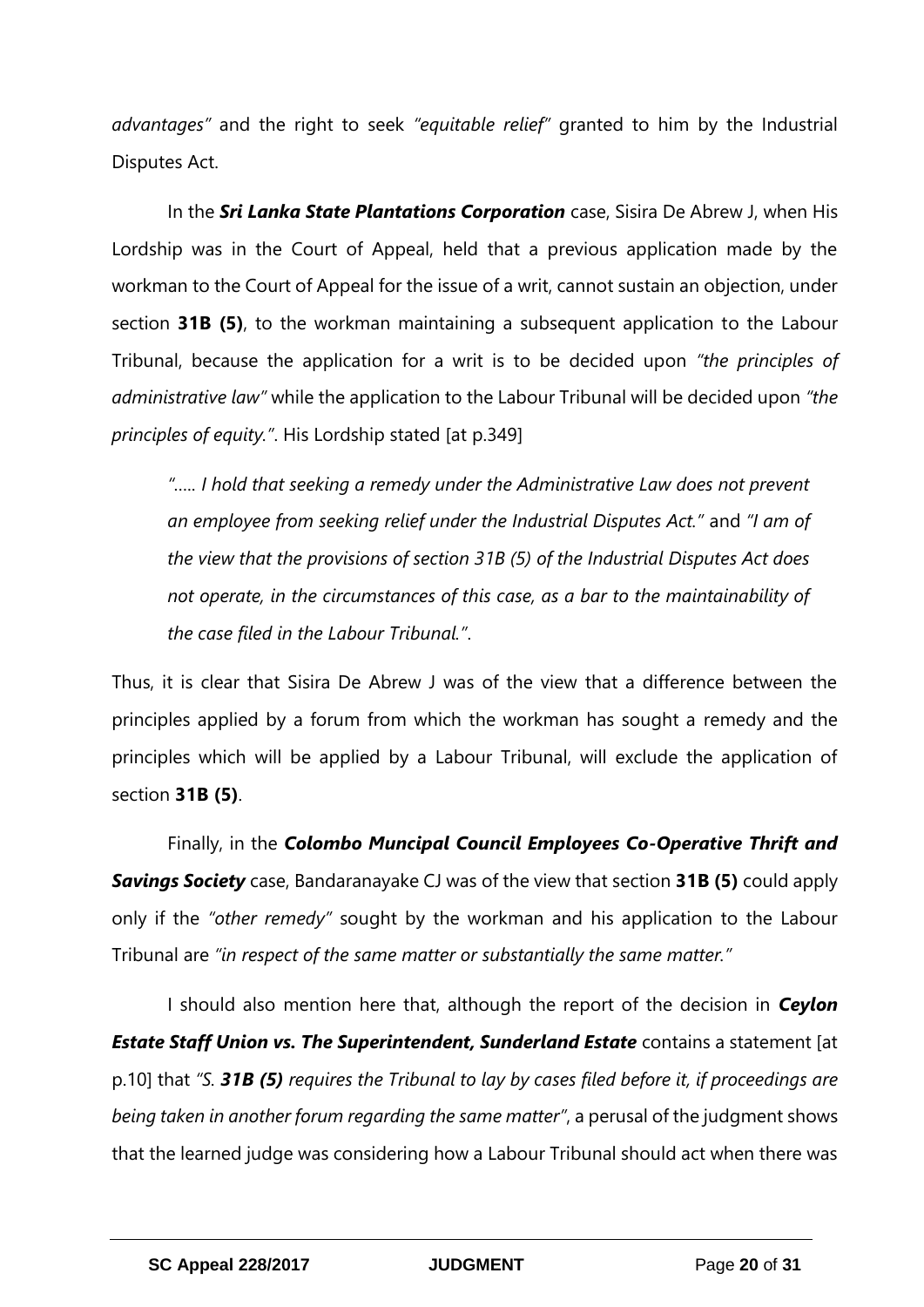a pending prosecution of the workman in the Magistrate's Court for an offence which was related to the termination of the workman's employment. That fact and the reference to the Labour Tribunal being required to *"lay by"* the application made to it, leads me to think that there is a typographical error in the report and that the learned judge was, in fact, referring to section **31B (3) (***b***)** which requires a Labour Tribunal to suspend hearing an application made to it where the facts affecting that application are facts which affect any other proceeding under any other law. For those reasons, I am not inclined to rely on the report of the decision in **Ceylon Estate Staff Union vs. The Superintendent, Sunderland Estate** when determining the issue of law before us.

I have taken some pains to refer to all these decisions in order to explain why I said earlier that these decisions fortify the conclusion I reached with regard to the limitations on the circumstances in which the second limb of section **31B (5)** can be properly invoked. Thus, if I am to reiterate the conclusion reached earlier, which, as seen from the preceding discussion, is endorsed by the reasoning applied in several previous decisions, the criteria upon which the second limb of section **31B (5)** can be properly applied are that: (i) the action/application by the workman in the court or other forum must cover the same or similar ground as the application to the Labour Tribunal and have the same or similar scope; (ii) the action/application by the workman in the court or other forum should seek the same or similar substantive reliefs as the application to the Labour Tribunal; (iii) both the action/application by the workman in the other forum and the workman's application to the Labour Tribunal should be decided upon the core issue of whether the termination of the workman's' services by the employer was done for good cause, according to the principles which are to be applied by the court or other forum; and (iv) there should not be a significant disparity between the procedure followed by the court or other forum and the procedure followed by a Labour Tribunal.

In my view, the second limb of section **31B (5)** can be applied only if all these four criteria or, at least, a sufficient number of them are met, so as to satisfy the Labour Tribunal that there is no material disparity or divergence between the previous action/application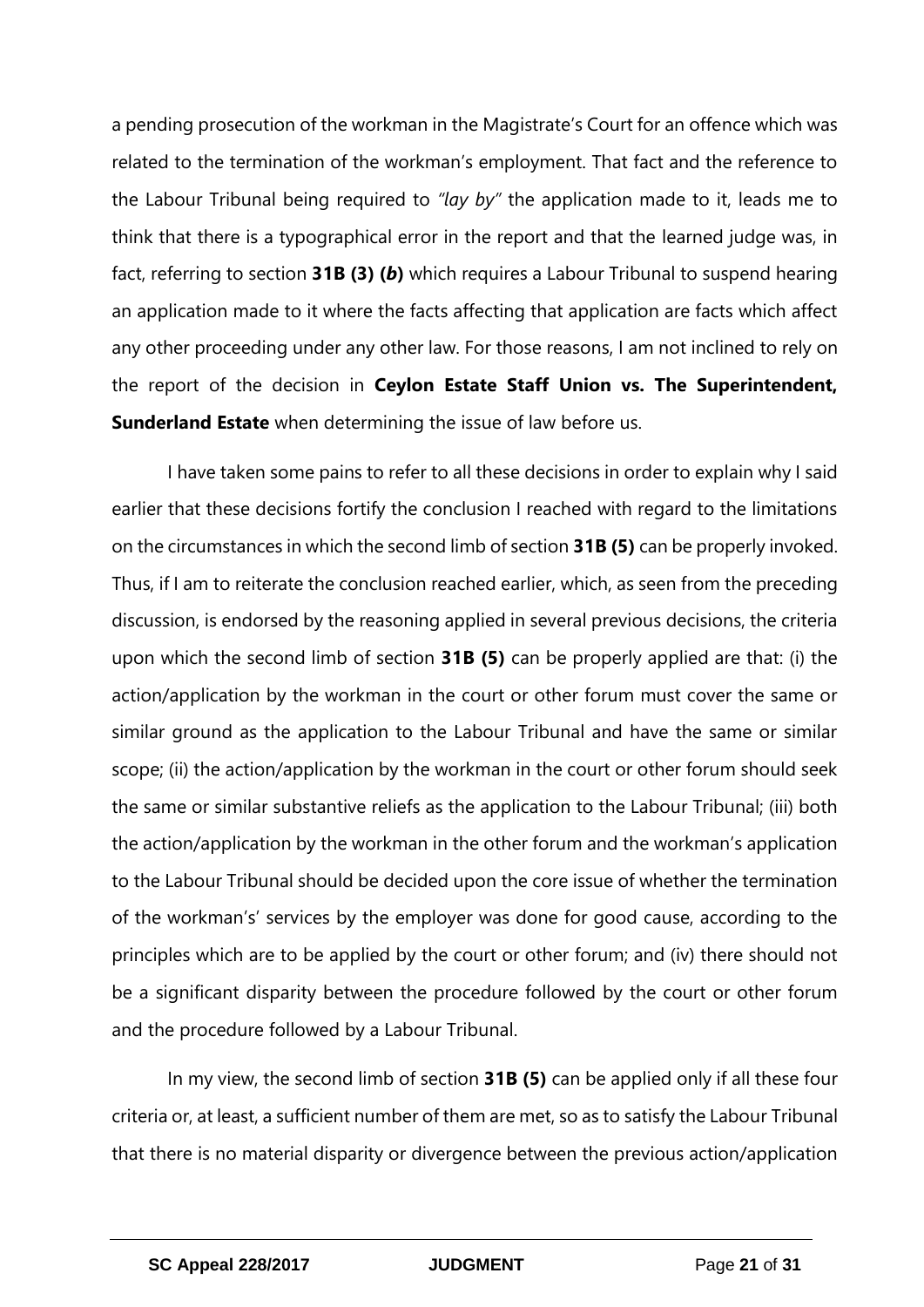made by the workman to a court of other forum and the subsequent application made by the same workman to the Labor Tribunal.

I should mention here that, while the first limb of section **31B (5)** expressly states that it will apply to debar the workman from being entitled to a legal remedy from another forum only where a Labour Tribunal had previously determined an application he had made to it, the second limb of section **31B (5)** says that where a workman has *"first resorted to any other legal remedy"* in respect of the termination of his services, he shall not be entitled to make an application on the same subject matter to a Labour Tribunal. The phrase *"first resorted to"* has not been defined in the Act. There has been a difference of opinion on what is meant by the phrase *"first resorted to"* in the second limb of section **31B (5)**. Hence, before parting with the scope and effect of section **31B (5)**, the following question should be examined: namely, whether the phrase in the second limb of section **31B (5)** which states that where a workman *"has first resorted to any other legal remedy, he shall not thereafter be entitled"* to make an application to a Labour Tribunal, has the effect of denying a workman the right to maintain an application to a Labour Tribunal *only* where he has received a *determination* from the court or other forum in which he has previously filed an action/application in respect of the termination of his services; *or*, whether second limb of section **31B (5)** has the effect of denying a workman the right to maintain an application to a Labour Tribunal immediately upon the workman *commencing* proceedings in a court or forum other than a Labour Tribunal, despite him *not* having received a determination from that court or other forum.

In this regard, in *Mendis vs. RVDB*, which was a decision of this Court, the workman had instituted an action in the District Court against his employer, seeking reliefs in respect of the termination of his services. The workman later made an application to the Labour Tribunal. The employer objected, under the second limb of section **31B (5)**, to the workman maintaining the application to the Labour Tribunal. De Kretser J held that the second limb of section **31B (5)** applies to debar an application to a Labour Tribunal *only* where there has been a final determination of the *"other legal remedy"* previously sought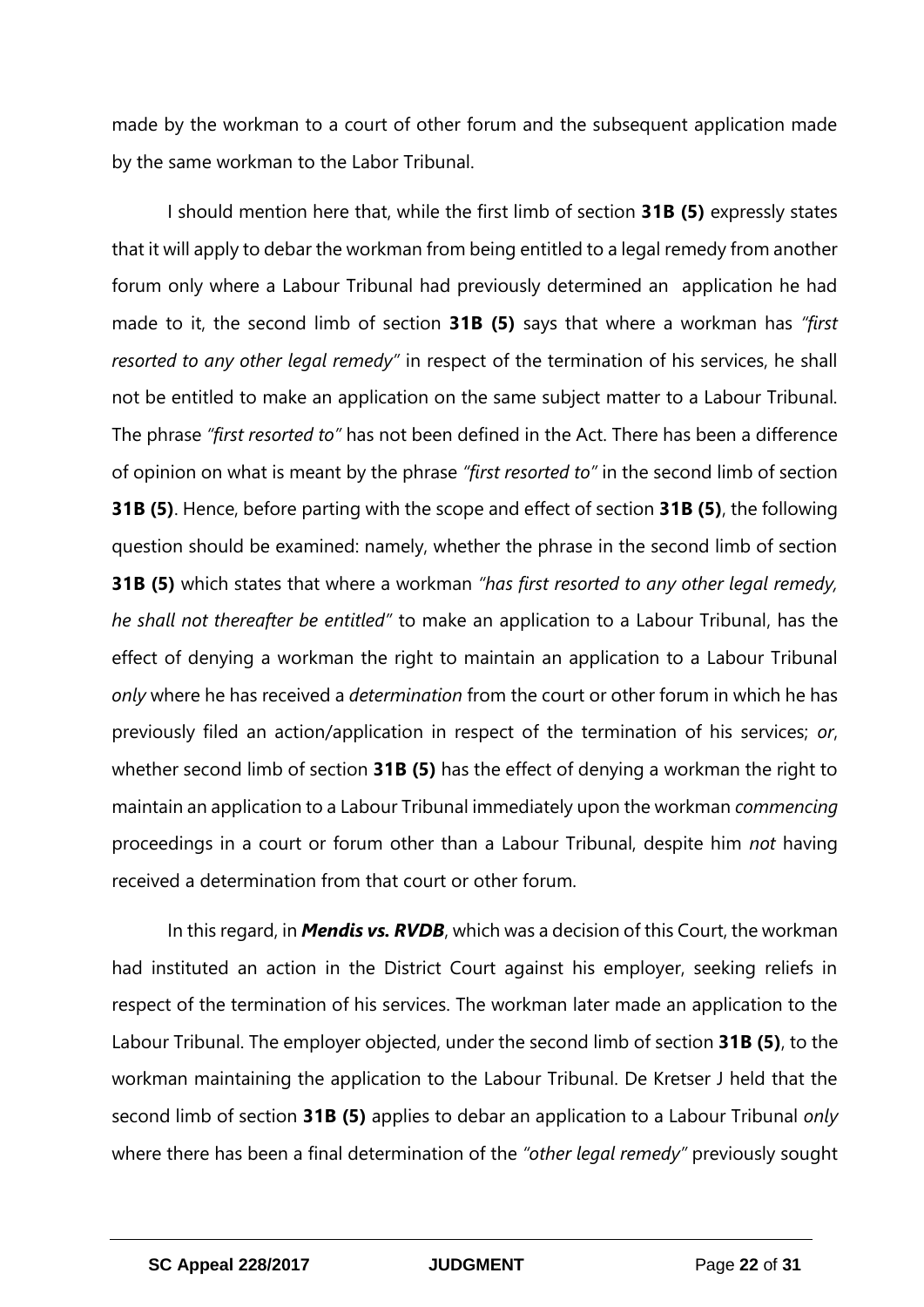by the workman from the court. His Lordship was of the view that the words *"resorted to"*  used in the second limb of section **31B (5)** should be interpreted to mean the obtaining of a conclusive determination by the court and not merely the institution of an action in court.

However, in the subsequent decision of the Court of Appeal in *Ceylon Tobacco*  **Co. Ltd vs. Illangasinghe**, De Silva J stated [at p. 5-6] that he was unable to agree with the view taken in *Mendis vs. RVDB*. His Lordship was of the view that the words *"resorted to"* should be given their ordinary meaning and be held to mean the act of commencing the other proceeding.

Thereafter, in *Independent Newspapers Ltd vs. Commercial and Industrial Workers' Union*, which is a decision of this Court, Dheeraratne J did not refer to either *Mendis vs. RVDB* or *Ceylon Tobacco Co. Ltd vs. Illangasinghe*. His Lordship was of the view [at p.199] that the word *"resorted"* in the second limb of section **31B (5)** should be given the *"ordinary meanings of that word"* and be taken to mean the commencement of proceedings in another forum and not the obtaining of a determination from that other forum. However, as mentioned earlier, Dheeraratne J's decision in *Independent Newspapers Ltd vs. Commercial and Industrial Workers' Union* was grounded on the learned Judge's determination [at p.199] that the workman had *not "first resorted to a legal remedy within the meaning of subsection 31B (5)"*. Thus, Justice DheeraratneJ's aforesaid observation on the meaning of the word *"resorted"* in the second limb of section **31B (5)**, was made *obiter*.

With the greatest respect to the decision of the Court of Appeal in the *Ceylon*  **Tobacco Co. Ltd** case and to the aforesaid *obiter* observation by Dheeraratne J in this Court in the *Independent Newspapers Ltd* case, I am unable to agree with the view that the words *"first resorted to any other legal remedy"* in the second limb of section **31B (5)**  mean the mere *commencement* of proceedings in another forum.

Instead, I am of the view that: (i) in the absence of a definition in the Act of the phrase *"where he has first resorted to any other legal remedy"* or any of its component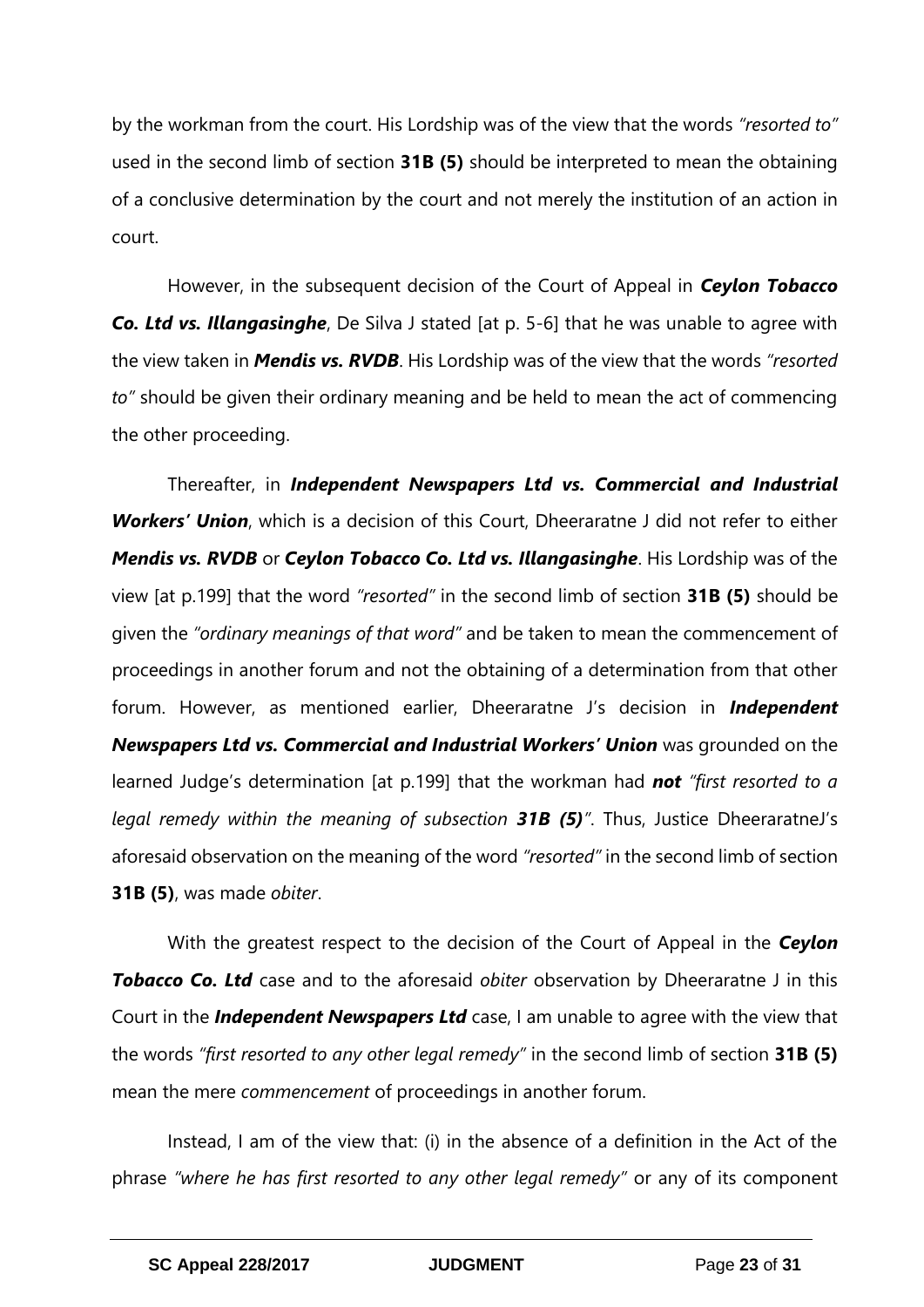parts; and (ii) upon an application of the established rule of statutory interpretation cited earlier; the phrase *"where he has first resorted to any other legal remedy,"* the workman shall not be thereafter entitled to make an application to a Labour Tribunal, in the second limb of section **31B (5)**, should be understood to have a meaning and effect which is on the same lines, *mutatis mutandis,* as the comparable phrase in the first limb of section **31B (5)**. As seen earlier, the first limb of section **31B (5)** states that, where a workman has made an application to a Labour Tribunal *"and proceedings thereon are taken and concluded, the workman to whom the application relates shall not be entitled to any other legal remedy in respect of the matter to which that application relates."* [emphasis added by me].

I see no logical reason which persuades me to think that the Legislature intended to apply *one* standard in the first limb of section **31B (5)** and limit the curtailment of a workman's right to maintain an action/application for a remedy in another forum only to instances where he has previously had an application to a Labour Tribunal finally *determined* by the Labour Tribunal; and to apply *another* and much harsher standard in the second limb of section **31B (5)** and curtail a workman the right to maintain an application to a Labour Tribunal merely because has had previously *commenced*  proceedings, in another forum but has *not* yet received a *determination* from that other forum. In this connection, I do not think it can be reasonably said that a workman who chooses not to avail himself of the procedure available under Part IVA of the Act in the first instance, but later realises that he should resort to the provisions of Part IVA of the Act, should be penalised by debarring him from doing so *unless* he has received a *determination* from that other forum. I would add that debarring a workman from having access to a Labour Tribunal merely because he has, perhaps misguidedly, previously decided to refer his claim to another forum but has *not* received a determination from that forum, would go against the clear intention of the Legislature when it introduced Labour Tribunals in 1957.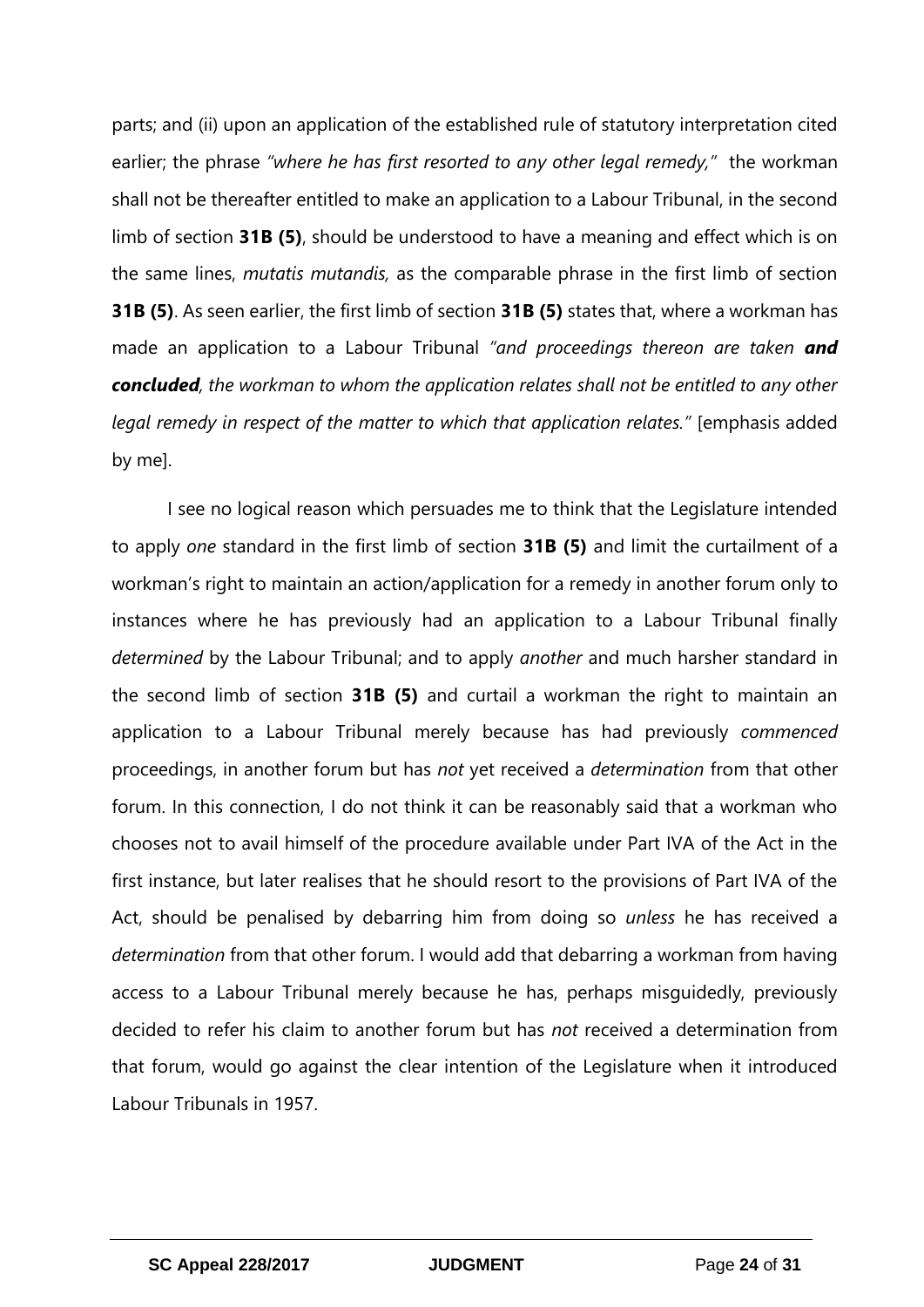Further, it has to be kept in mind that the ordinary meaning of the word *"resort"* in this context is defined in the SHORTER OXFORD DICTIONARY  $15<sup>th</sup>$  ed. 2 at p.2550] as meaning *"Have recourse to something for aid, assistance, or as the means to an end"*, while the word *"remedy"* in this context is defined [at p.2526] as meaning *"Legal redress"*. Thus, it can be cogently contended that the ordinary meaning of the phrase *"where he has first resorted to any other legal remedy"* in the second limb of section **31B (5)**, is having obtained a *determination* from the other forum with regard to the legal redress [legal remedy] sought from it.

Accordingly, I am of the opinion that the words *"where he has first resorted to any other legal remedy"* in the second limb of section **31B (5)** should be understood in a manner comparable to the import of the first limb of section **31B (5)** - *ie:* as meaning, having first resorted to a legal remedy in a court or forum other than a Labour Tribunal and having had the *"proceedings thereon taken and concluded"* by that court or other forum. Thus, I am in respectful agreement with De Kretser J, when His Lordship stated in *Mendis vs. RVDB* stated [at p.50] "It appears to me it is not the filing of the plaint or the *application as the case may be that is the bar but the fact that there has been a final order or an adjudication on the remedy sought that operates as the bar to the seeking of another remedy in the same or any other forum. What is forbidden is the obtaining of more than one remedy in connection with the same subject-matter in separate proceedings and not the seeking of them"*.

It should be mentioned here that the decision in the *Ceylon Tobacco Co. Ltd* case is by the Court of Appeal and the aforesaid observation by Dheeraratne J in this Court in the *Independent Newspapers Ltd* case was made *obiter.* Thus, I would observe, with respect, that neither decision stands in the way of the view as set out by me in the preceding paragraph, which is fortified by the authority of the decision of this Court in *Mendis vs. RVDB*.

When the second limb of section **31B (5)** is understood, as set out above, to mean that it debars a workman from obtaining a *determination* from a court or other forum of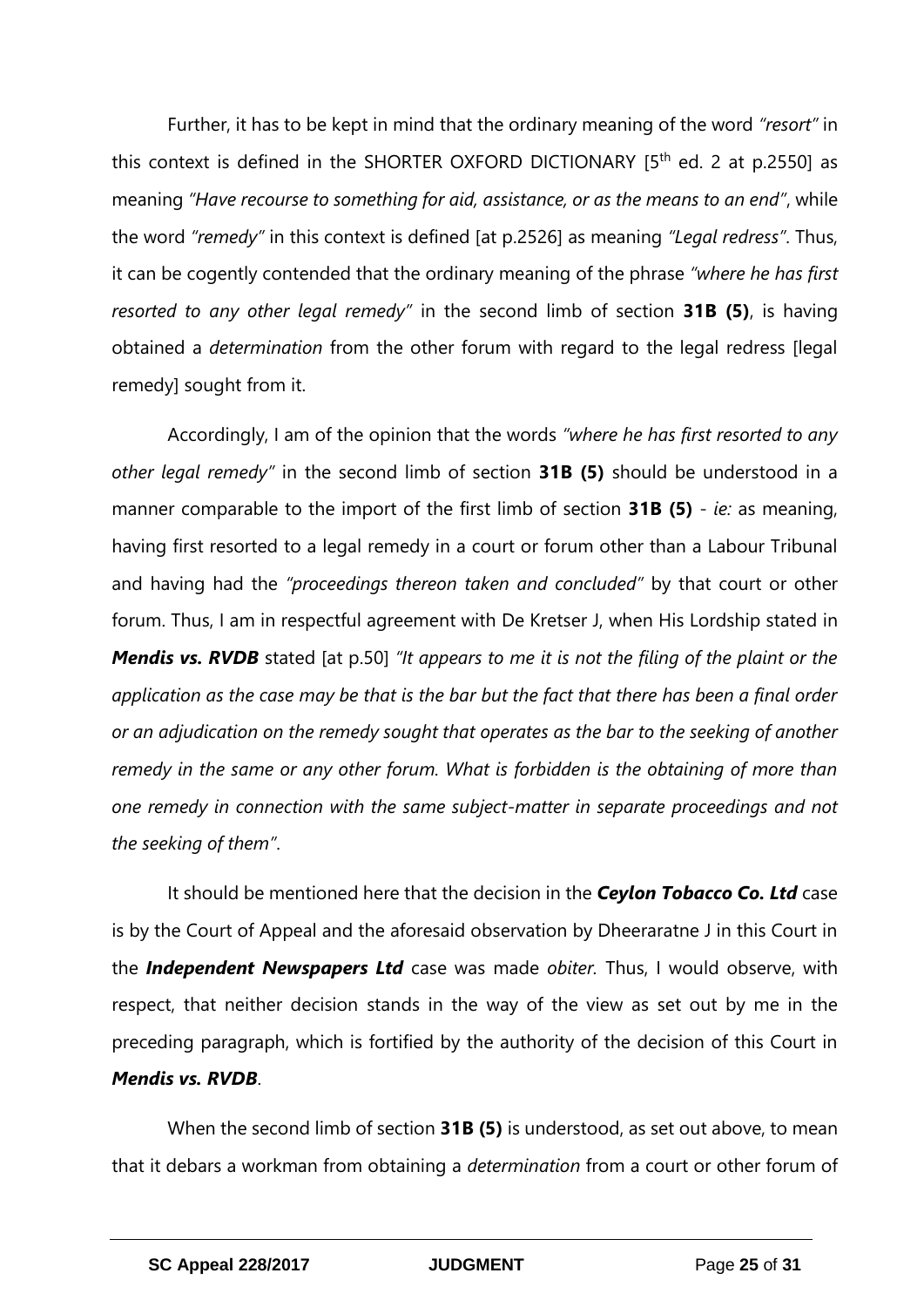an action or application in which he sought relief or redress from that court or other forum in respect of the termination of his services, and, thereafter, maintaining an application in a Labour Tribunal upon the same subject matter, it is self-evident that the second limb of section **31B (1)** is founded on the principle of *res judicate*, as observed by S.R. De Silva [at p.345]. That is, in addition to the fact that the second limb of section **31B (5)** had been designed to help maintain and promote industrial peace, as described earlier.

In this connection, although both the learned President of the Labour Tribunal and the learned High Court Judge correctly stated that the second limb of section **31B (5)** is founded on the principle of *res judicata*, they, nevertheless, proceeded to dismiss the workman-appellants' application to the Labour Tribunal on the ground that he had previously filed a fundamental rights application in this Court despite the fact that this Court had not determined that fundamental rights application. When they did so, both the learned President and the learned High Court Judge erred by overlooking the basic requirement that the principle of *res judicata* can operate only where a court or other body lawfully vested with the authority to determine a question has pronounced a final determination of that question, which is later made the subject matter of a subsequent proceeding in a court or other forum. It is self-evident that, when the principle of *res judicata* is to be applied to the second limb of section **31B (5)**, it will require that the words *"first resorted to any other legal remedy"* in the second limb of section **31B (5)** are taken to have the meaning and effect I have described in preceding paragraphs.

To conclude this aspect of the present judgment, it is my view that, in instances where an employer objects, under the second limb of section **31B (5)**, to a workman maintaining an application to a Labour Tribunal on the ground that the same workman has previously sought a legal remedy in a court or other forum and it is apparent that the workman has not yet received a determination from that court or other forum, the Labour Tribunal should examine whether the four criteria identified earlier, are met.

If the Labour Tribunal is of the view that these criteria are not sufficiently met and, therefore, there is a material disparity or divergence between the previous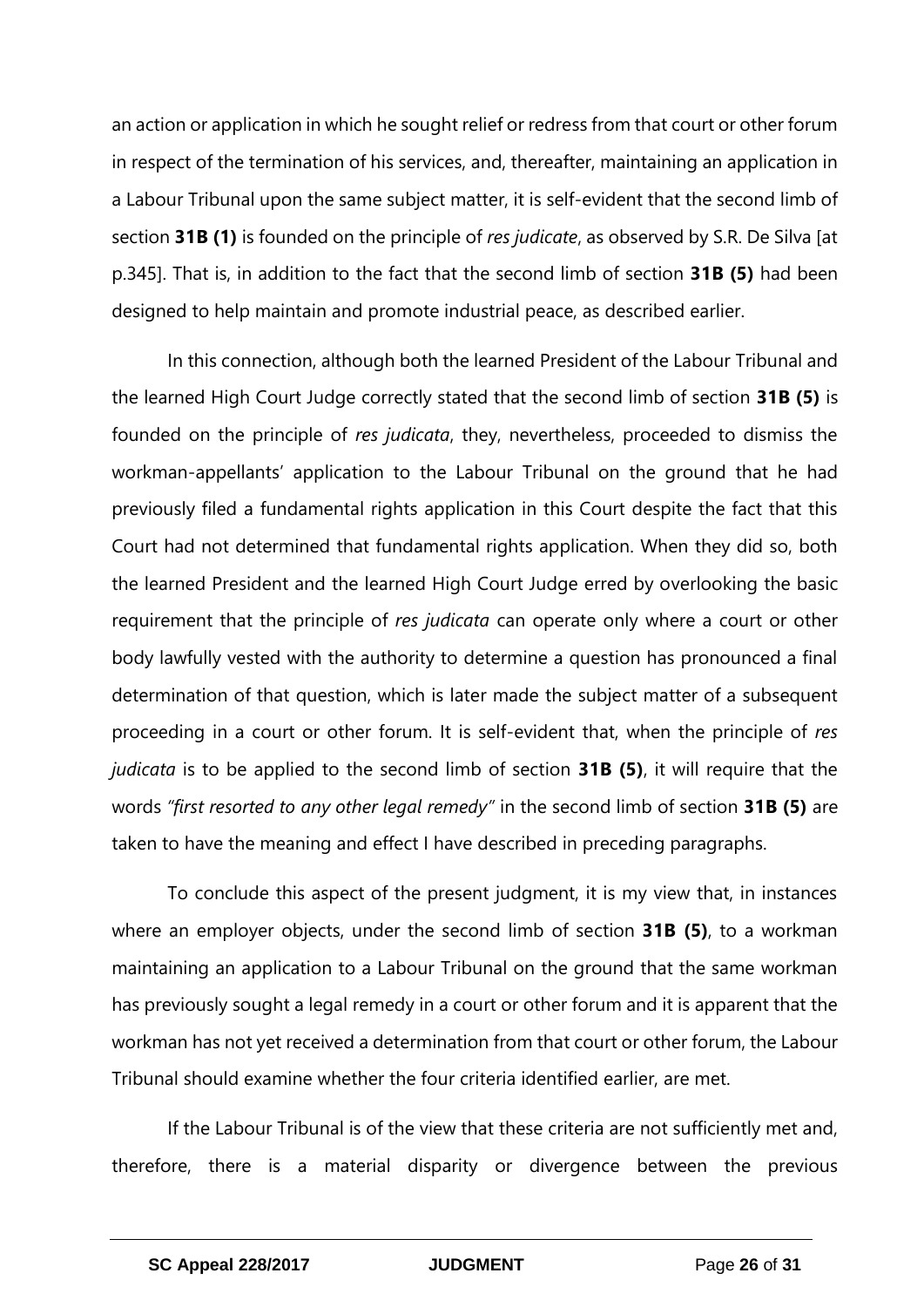action/application made by the workman to a court or other forum and the subsequent application made by the same workman to it, the Labour Tribunal should proceed to hear and determine the application made to it; unless the Labour Tribunal is, nevertheless, of the opinion that the facts affecting the application made to it are facts affecting the other proceeding and, therefore, this is a suitable case to act under and in terms of **31B (3)** *(b***)** and suspend hearing the workman's application until the conclusion of the proceedings in the court or other forum and, thereafter, resume hearing the application and, when determining the application have regard to the determination reached in the other proceedings.

However, if the Labour Tribunal is satisfied that the aforesaid criteria are sufficiently met and that the proceedings in the court or other forum are still pending without a determination having being made by that court or other forum, the Labour Tribunal should suspend hearing the workman's application until a final determination is made in those proceedings. If a final determination is made by the court or other forum in those proceedings, the Labour Tribunal is entitled to act under the second limb of section **31B (5)** and terminate the application made to it since it is satisfied that the aforesaid criteria have been sufficiently met [*ie:* that there is no material disparity or divergence between the previous action/application made by the workman to a court or other forum and his subsequent application which is before the Labour Tribunal] and a final determination has now been made in that other proceeding. However, if the other proceedings end without a final determination being made, the Labour Tribunal should resume hearing the application made to it. In my view, the provisions in the second limb of section **31B (5)** read with **31B (3)** *(b***)** give sufficient authority to the Labour Tribunal to act in this manner. Further, this approach would be consistent with the principle of *res judicata* which is inherent in the second limb of section **31B (5).**

It remains for me apply the criteria discussed earlier and determine whether the workman-appellant's fundamental rights application no. 395/2013 in this Court enabled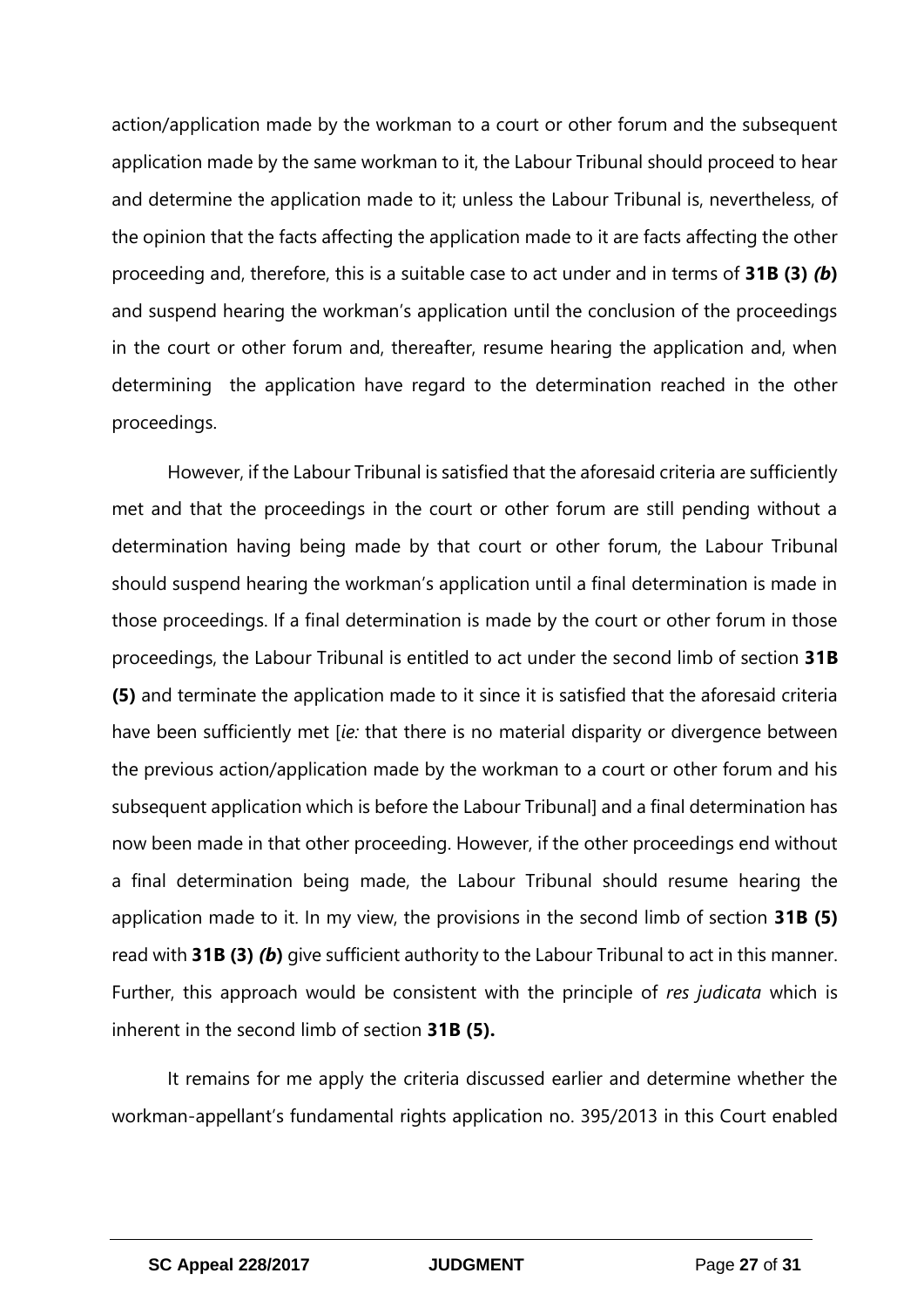the application of the second limb of section **31B (5)** and the dismissal of the workmanappellant's subsequent application to the Labour Tribunal

In this regard, firstly, it is apparent that the fundamental rights application and the application to the Labour Tribunal do not cover the same or similar ground and do not have the same or similar scope. The fundamental rights application is founded on the workman-appellant's grievance that the employer-respondent [which is said to be an organ or entity of the State] has violated his fundamental rights guaranteed by Articles **12 (1), 12 (2) and 14 (1) (***g***)** of the Constitution. When determining a fundamental rights application, this Court focuses on its duty to protect fundamental rights guaranteed by the Constitution. The question before the Supreme Court is a matter of public law and its duty to uphold constitutional rights of persons, *vis-à-vis* the State. As was emphasised by Sharvananda J in *Palihawadana v Attorney General* [(1978) SLR Vol. 1 Page 65] the object of the Fundamental Rights Chapter

*"Is to ensure the inviolability of certain basic rights by the state and its organs and to establish a society founded on principles of justice, equality and freedom."* 

In contrast, the application to the Labour Tribunal is founded and confined within the employer-employee relationship and the Labour Tribunal will focus on the nature of the specific employer-employee relationship before it and ascertain whether the termination of services was just and equitable. It is a matter of private law. It is apt here to cite Chief Justice Sharvananda's observation [FUNDAMENTAL RIGHTS IN SRI LANKA 1st ed. at p.15] that *"An ordinary legal right appertains to private law and denotes the relationship between two private persons; a fundamental right appertains to public law and is a right which an individual possesses against the State itself"*. I should also mention that in *Gamaethige vs. Siriwardene* [1988 II CALR 62 at p. 73] Fernando J observed that the exercise of the Supreme Court's fundamental rights jurisdiction *"cannot be equated to the prerogative writs"*. This statement highlights the even wider gulf between the nature of a fundamental rights application and an application to a Labour Tribunal. In view of these essential differences, it cannot be said that the workman-appellant's fundamental rights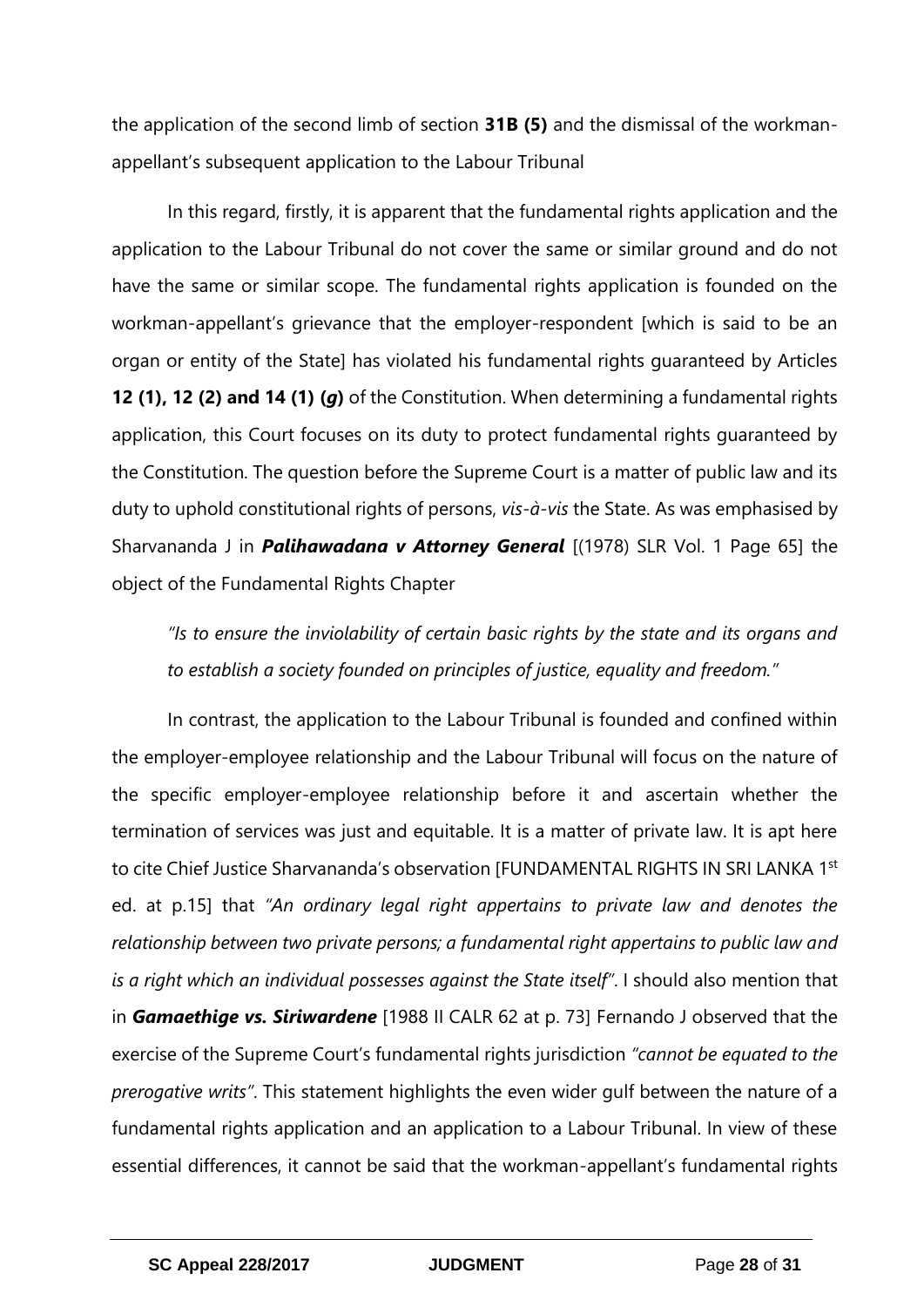application and his application to the Labour Tribunal cover same or similar ground and have the same or similar scope.

Secondly, it appears that the Employee-Appellant's fundamental rights application and his application to the Labour Tribunal sought similar substantive reliefs.

Thirdly, the Employee-Appellant's fundamental rights application is decided by this Court by examining, *inter alia*, whether he has been subjected to unequal treatment or been denied the equal protection of the law or been made the victim of unreasonable or arbitrary or *mala fide* action on the part of the employer-respondent [which is said to be an organ or entity of the State]. The termination of the workman-appellant's services is only a part of the issue before the Supreme Court and is looked at by this Court in the context of the questions described in the preceding sentence. On the other hand, the application to the Labour Tribunal will be decided solely on the core issue of whether the termination of services was just and equitable. No doubt, Article **126 (4)** of the Constitution invests the Supreme Court with the power to grant relief which it deems just and equitable in the exercise of its fundamental rights jurisdiction. But that is only a consequential power which can be exercised, if the Supreme Courts deems fit, when granting relief. It is not the basis on which the Supreme Court will determine a fundamental rights application. Thus, it cannot be said that the core issue before the Supreme Court in the workman-appellant's fundamental rights application, was the termination of his services.

Fourthly, there is a significant disparity between the procedure followed by this Court in entertaining and determining the workman-appellant's fundamental rights application and the procedure followed by a Labour Tribunal when determining the application made to it by the Employee-Appellant. The fundamental rights application will proceed to a full hearing only if the Employee-Appellant is first able to make out a *prima facie* case that his fundamental rights have been violated by the Employer-Respondent and is granted Leave to Proceed with the fundamental rights application. The decision by this Court on whether or not to issue notice on the Employer-Respondent and whether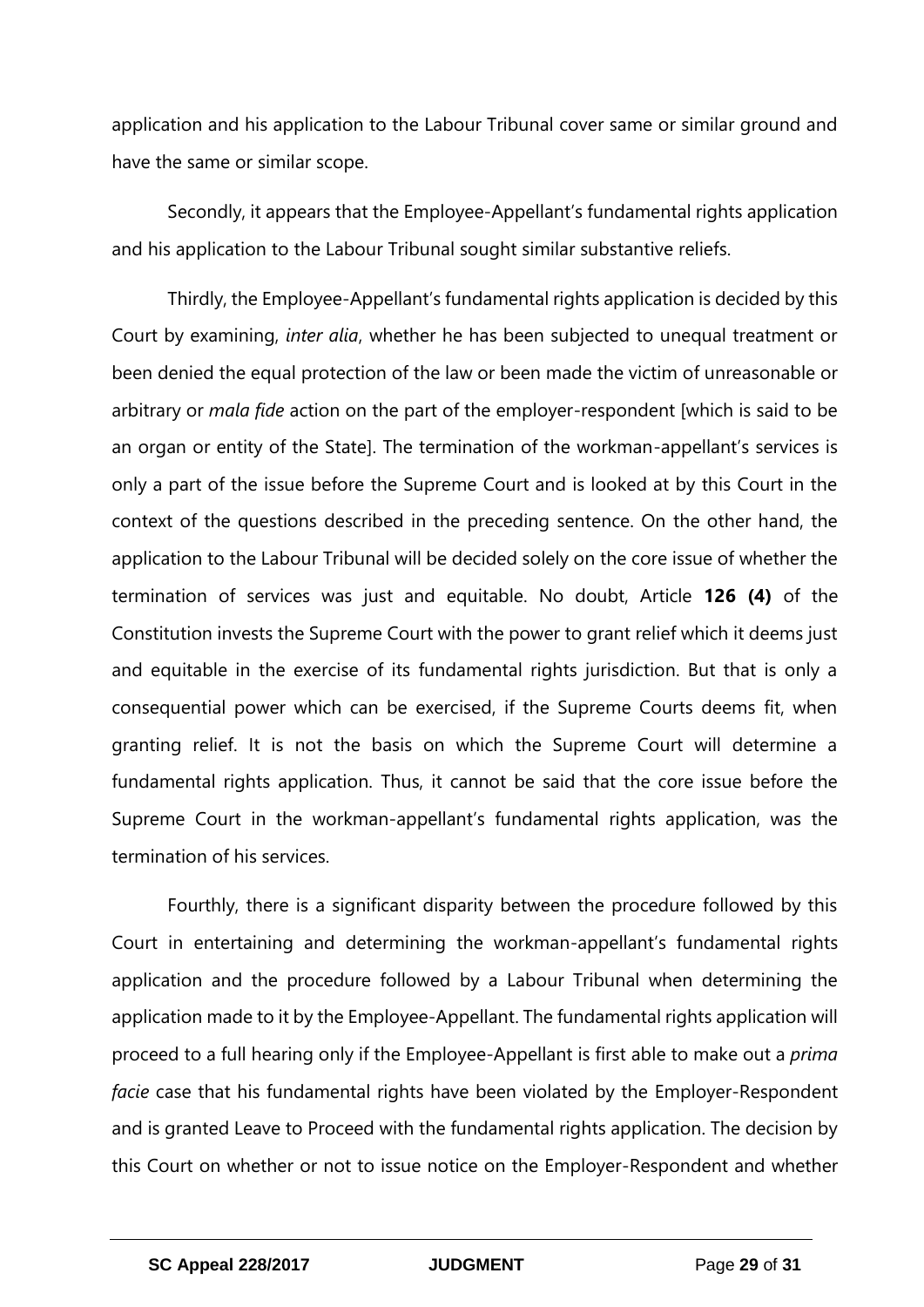or not to grant Leave to Proceed, is taken based on affidavits, documents and submissions. In contrast, a Labour Tribunal is obliged to proceed to hear and determine the workman-appellant's application made to it and there is no provision for a Labour Tribunal to refuse to hear and determine that application [subject to any dismissal which may be made, after hearing both parties, on a preliminary issue of law]. Even if the Supreme Court grants Leave to Proceed and grants a full hearing of the fundamental rights application, the Court will determine the application based on affidavits, documents and submissions. In contrast, a Labour Tribunal will determine the application made to it, on the basis of the oral evidence of witnesses, including cross-examination, documents and submissions. Thus, it cannot be said that there is any similarity between the procedure which will be followed by the Supreme Court when it determines the Employee-Appellant's fundamental rights application and the procedure which will be followed by the Labour Tribunal when it proceeds to determine the Employee-Appellant's application.

It is also pertinent to note that Fundamental Rights enshrined in Chapter III of the Constitution can only be restricted by the limitations imposed by the Constitution itself and cannot be limited by any other law. Thus, provisions in the Industrial Disputes Act cannot circumscribe the scope and applicability of fundamental rights guaranteed by the Constitution. Moreover, the ability to invoke the Fundamental Rights jurisdiction of this Court is a distinct right vested in every person under Article **17** of the Constitution and such right cannot be circumscribed by a restrictive reading of the Industrial Disputes Act.

For the reasons set out above, I am of the view that a Fundamental Rights application and an application to a Labour Tribunal cannot relate to the *same* matter. Hence, I am of the opinion that a workman who has invoked the Fundamental Rights jurisdiction of this Court will not automatically be debarred from seeking relief in a Labour Tribunal by virtue of Section **31B (5)**. I hold that the Learned High Court Judge has erred in dismissing the Employee – Appellant's Labour Tribunal application on the ground that the Employee – Appellant has simultaneously resorted to invoke the Fundamental Rights Jurisdiction of this Court. In my view, the correct course of action would have been for the